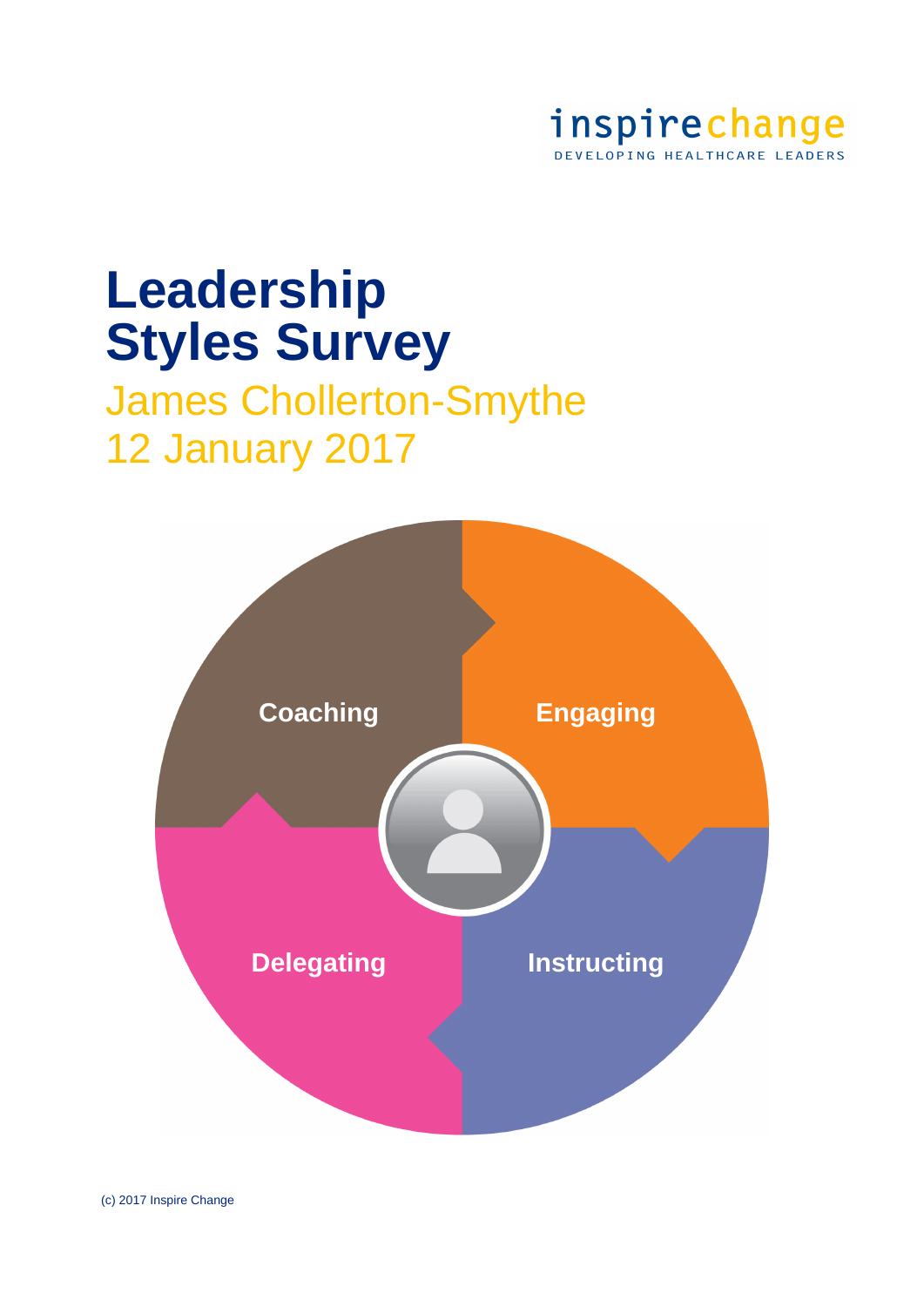## **Introduction** Leadership Styles Survey

**Thank you for completing the Leadership Styles Survey. The survey you completed will identify how you chose to approach each of those management scenarios and determine the styles that you prefer to use when managing others.**

**The four styles we use are called:**

**Instructing Engaging Coaching** Delegating

An individual can choose any of the styles when leading others, but we often favour one or perhaps two styles, regardless of the scenario. Your report is in two sections: The first identifies how FLEXIBLE you are in making your choices - it identifies how frequently you choose to move between each style in different situations.

Even if you are very flexible, that is not necessarily a good thing - unless you are flexible at the right time, by making choices that result in the most likely successful outcomes.

There is no single style which is the 'best' style. A perfect leader would use all 4 styles, adapting to the situation and using the most appropriate style based on a number of factors such as the individual or team's experience, the urgency of the task and the preferred working style of the individual(s) or team they are leading. Knowing there are four styles is then a matter of choosing the appropriate style from your toolkit.

The second part shows EFFECTIVENESS - how well you scored in each of your responses. While no answer is wrong, some of the answers are certainly better than others, in those specific situations. As a result, we have ranked the results based on the strength of the answer. A Highly effective answer receives a score of 10, an Effective answer receives a score of 6, a Less effective answer receives a score of 2 and a Poor answer receives a score of 2.

For each question we have shown your response and we have highlighted the most effective ways to manage the situation. Each question has a summary of the challenge and the possible responses to enable you to identify how to improve.

How do you use this report to become a better leader? We suggest you review each of the questions and the response you gave (even where you scored 10) to review why you chose those responses. We have shown with a big green tick against each question what we believe is a Highly effective answer and have ranked the other answers Effective, Less Effective and Poor. By re-reading the question and reviewing what we believe is a Highly effective answer it should become apparent why the response was ranked that way. For example if the question alluded to the person being inexperienced, naturally they would need more help and be 'shown the ropes' rather than simply being delegated the task.

By adapting your style to meet the needs of every situation you are faced with, you will ultimately become a more effective and highly respected leader. You will have a high performing team who are satisfied in the workplace.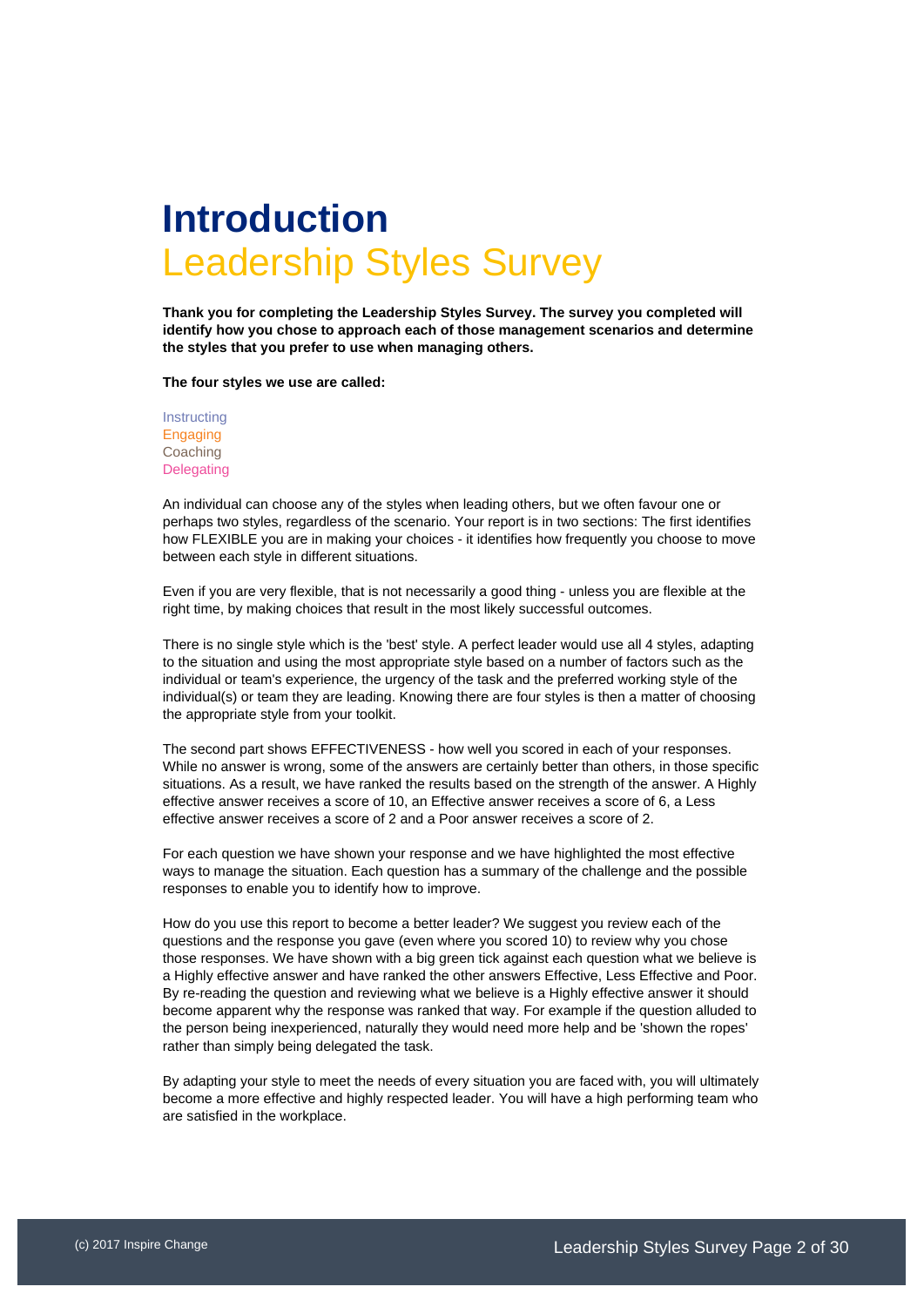## **Preferred Styles**

**Name:** James Chollerton-Smythe **Date Survey Completed:** 12 January 2017



**This graph shows how many times you adopted one of the four styles.** There are 24 questions. If you are very flexible then you might find that you chose to approach the challenges and provide a balance of different styles depending on the situation. If you have chosen each style 5 or 6 times across all 24 scenarios you are very flexible. This does not mean you had the correct approach but means that you can adapt your approach depending on the situations that present themselves to you.

Most people find they score between 4 and 8 for each of the styles, we have highlighted this with two vertical grey lines. If you have scored above 9, it means this is a real preference for you as a leadership style, regardless of the situation or the needs of the individual or team. You need to be careful that you identify the needs of the people you are managing and not be so ready to adopt this style. A different approach is likely to give a better response and develop a side by side relationship with your colleagues.

If any of your scores are below 4 it shows you very rarely use this style of leadership. You could consider this style more often and use it based on the situation, which will help your colleagues to do a better job through better alignment and improve team satisfaction.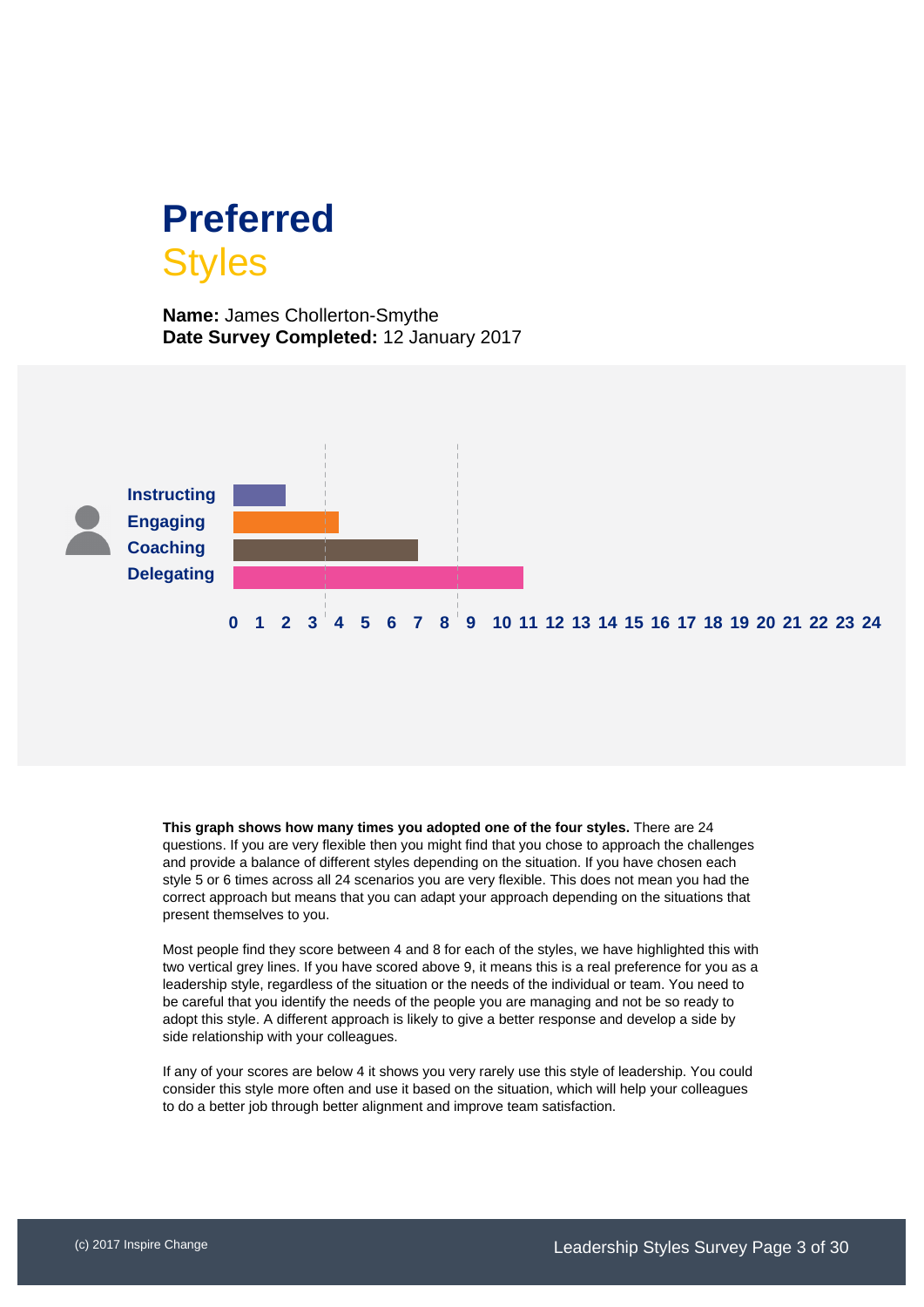## **Style Effectiveness**

**Name:** James Chollerton-Smythe **Date Survey Completed:** 12 January 2017



Here is a summary of how you scored against each question. We scored you 10 marks if your response was a Highly effective response, an Effective answer would have scored you 6, an Less Effective answer scores 2 and a Poor answer only scores 2.

If your overall score is in the green boxed area (between 90 and 150) then this is within the same range as most others that complete this survey. We hope that with what you may have learnt from doing this survey and with ongoing leadership development you would comfortably exceed 150. If you are there already well done, but set yourself another goal and push on with your leadership development.

The following pages will show you each question again and the response you chose and what we believe was a Highly effective response!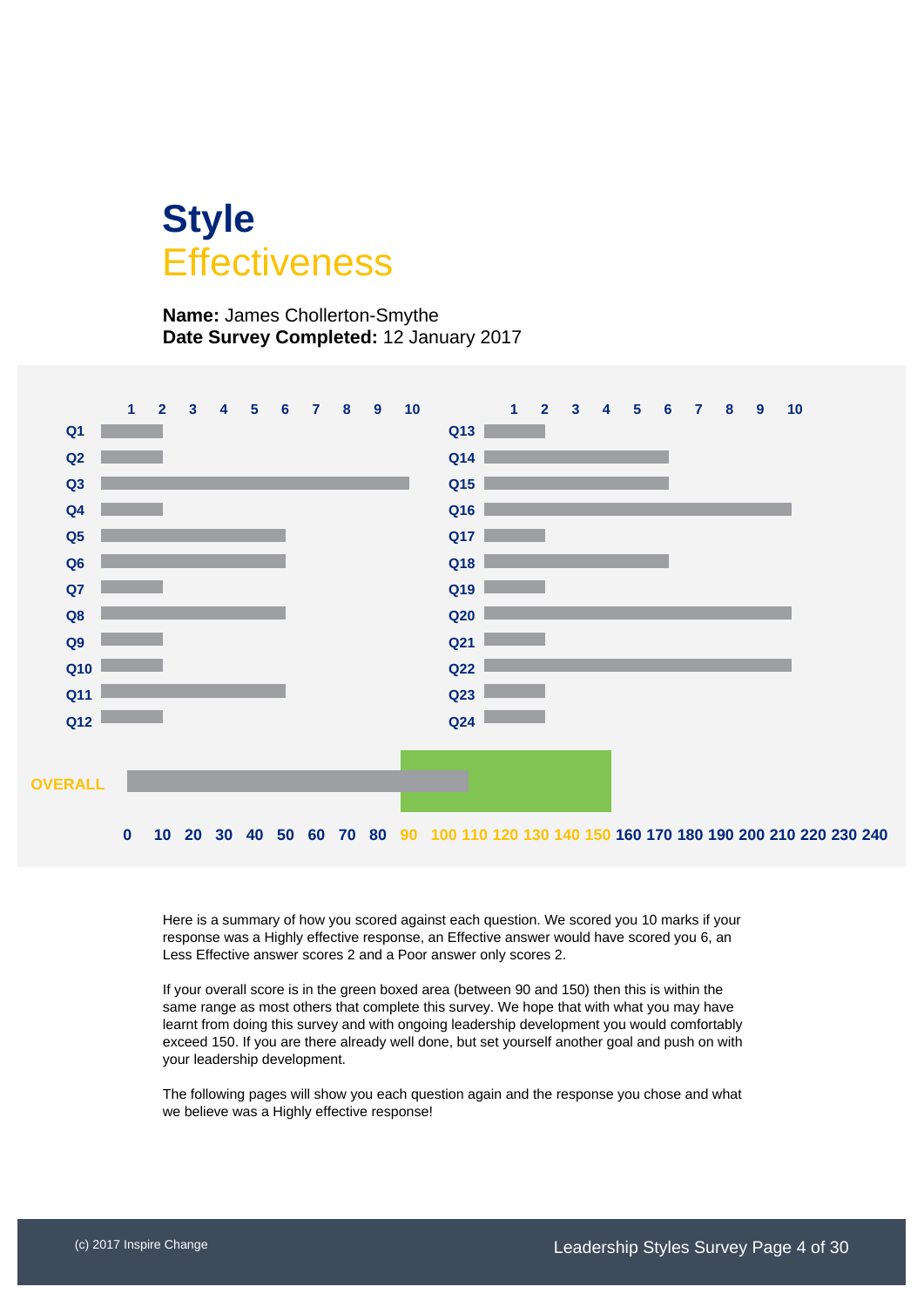## **Question** 1 of 24

#### **Name:** James Chollerton-Smythe **Date Survey Completed:** 12 January 2017

A new member of the team has been given the task of writing a business case for new equipment for your clinic. Before being able to do this he will need to learn more about the equipment to be able to make the case effective. He has commented that he is already busy and feels this is too much. Would you...?



## **You scored 2 in this scenario**

Look at the question again. We have ranked each response **Highly effective, Effective, Less Effective and Poor**.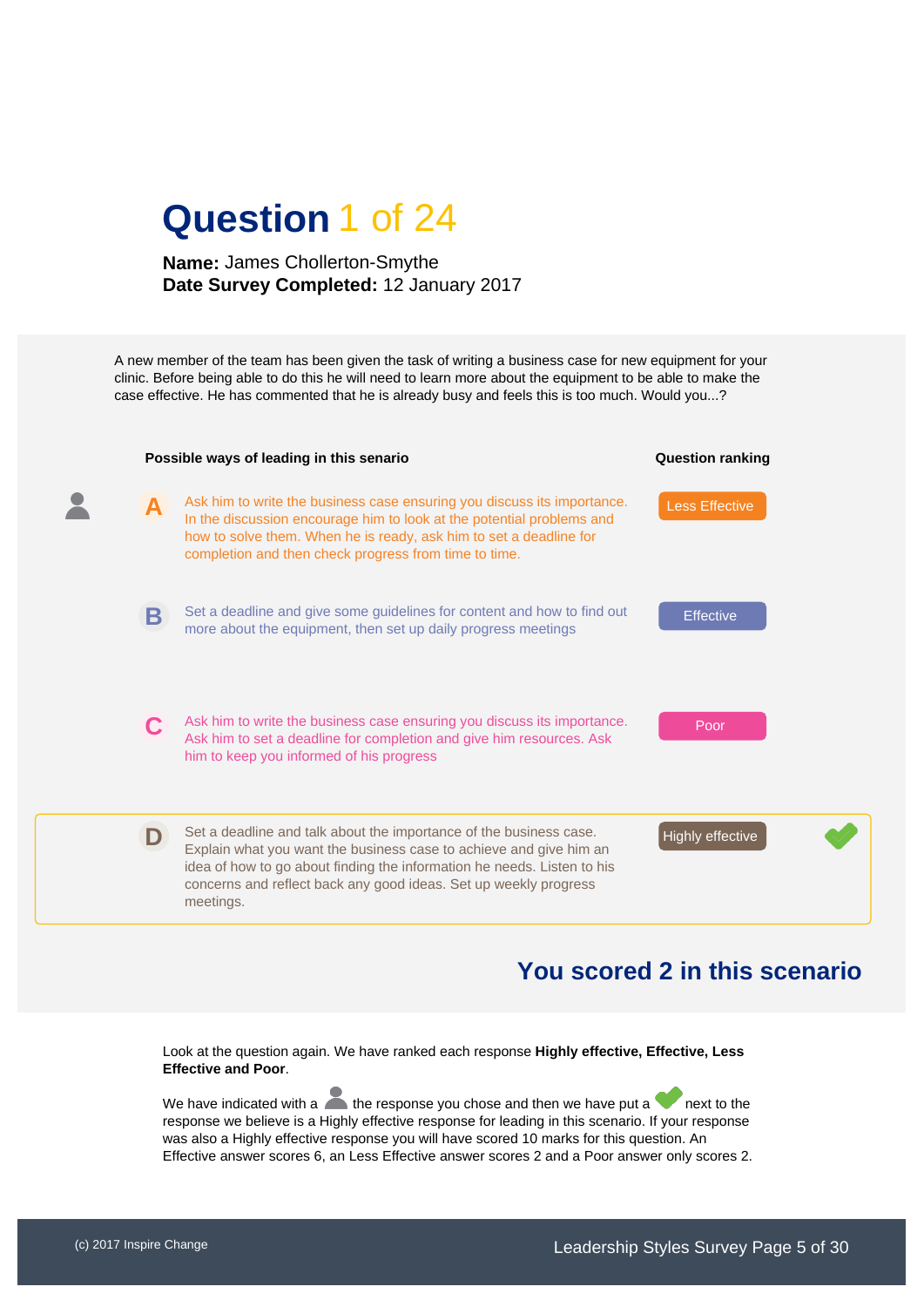

Your MDT has been working on a hospital-wide service review. A new member has joined the team and has to complete a part of the review in the next ten days, but she is not aware of the process or reporting methodology. She wants to learn more. Would you…?



## **You scored 2 in this scenario**

Look at the question again. We have ranked each response **Highly effective, Effective, Less Effective and Poor**.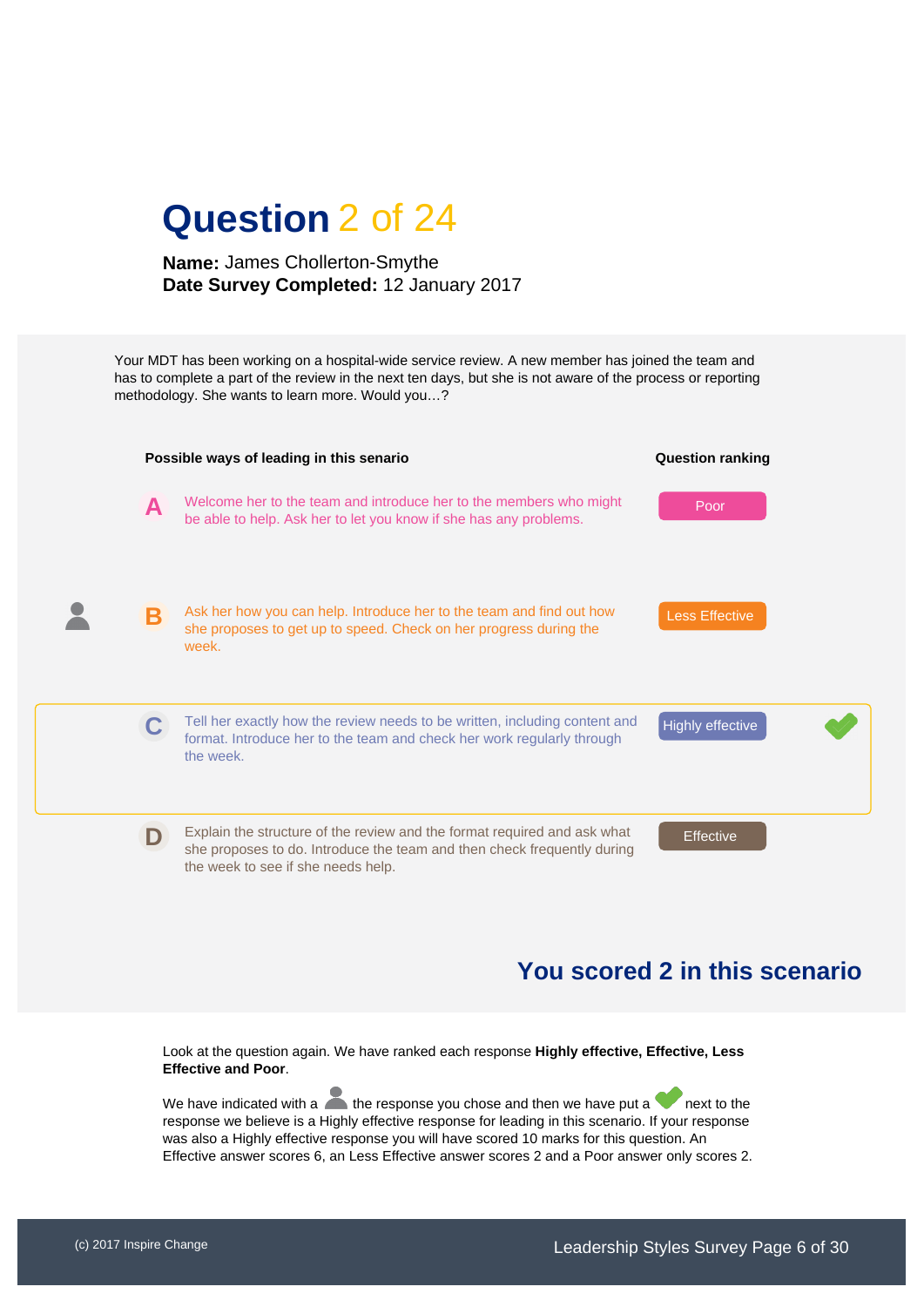

One of the admin team is under-performing, only completing work when you push. You have given him an important process review to complete, but suspect he may be out of his depth. Would you…?



## **You scored 10 in this scenario**

Look at the question again. We have ranked each response **Highly effective, Effective, Less Effective and Poor**.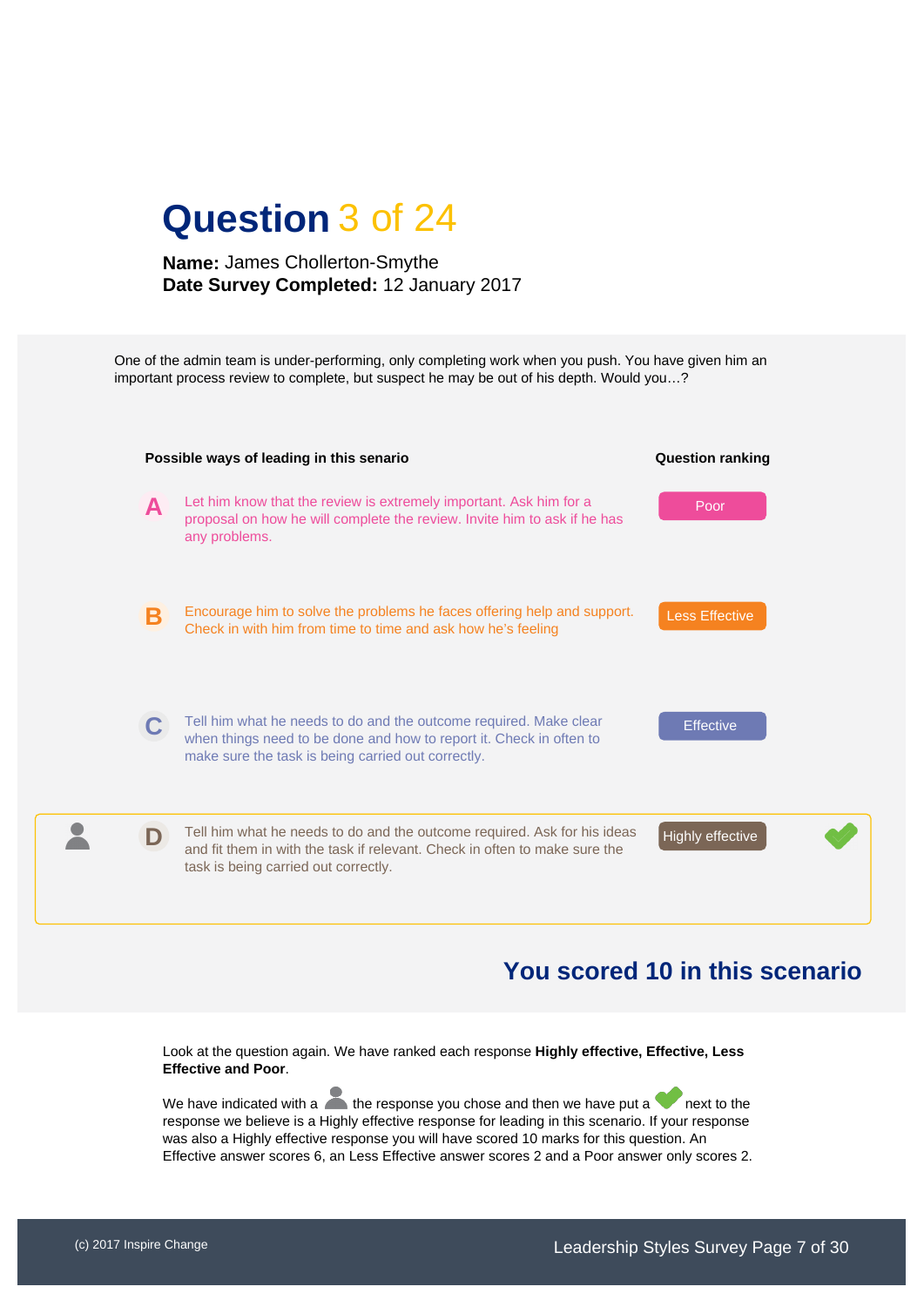

Your MDT has been restructured and performance levels are dropping. The team want to resolve the problems but feel they are lacking the required skills for the new challenges. Would you..?



## **You scored 2 in this scenario**

Look at the question again. We have ranked each response **Highly effective, Effective, Less Effective and Poor**.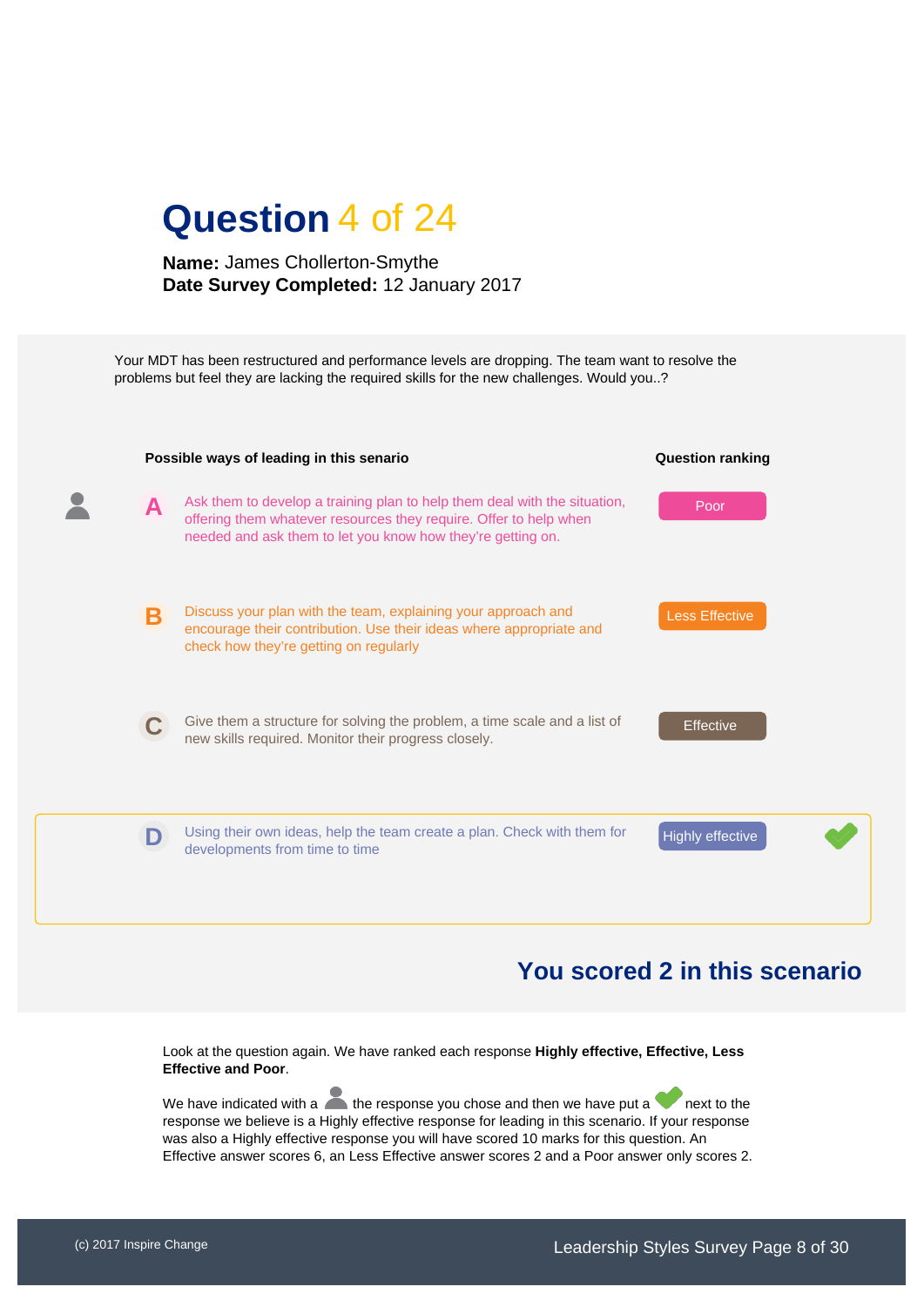## **Question** 5 of 24

#### **Name:** James Chollerton-Smythe **Date Survey Completed:** 12 January 2017

Because of budget cuts you have to reduce staff numbers in several areas and have delegated a job to your Business Manager, whom you have trusted with similar jobs in the past. She seems unwilling to take on the responsibility. Would you….?



## **You scored 6 in this scenario**

Look at the question again. We have ranked each response **Highly effective, Effective, Less Effective and Poor**.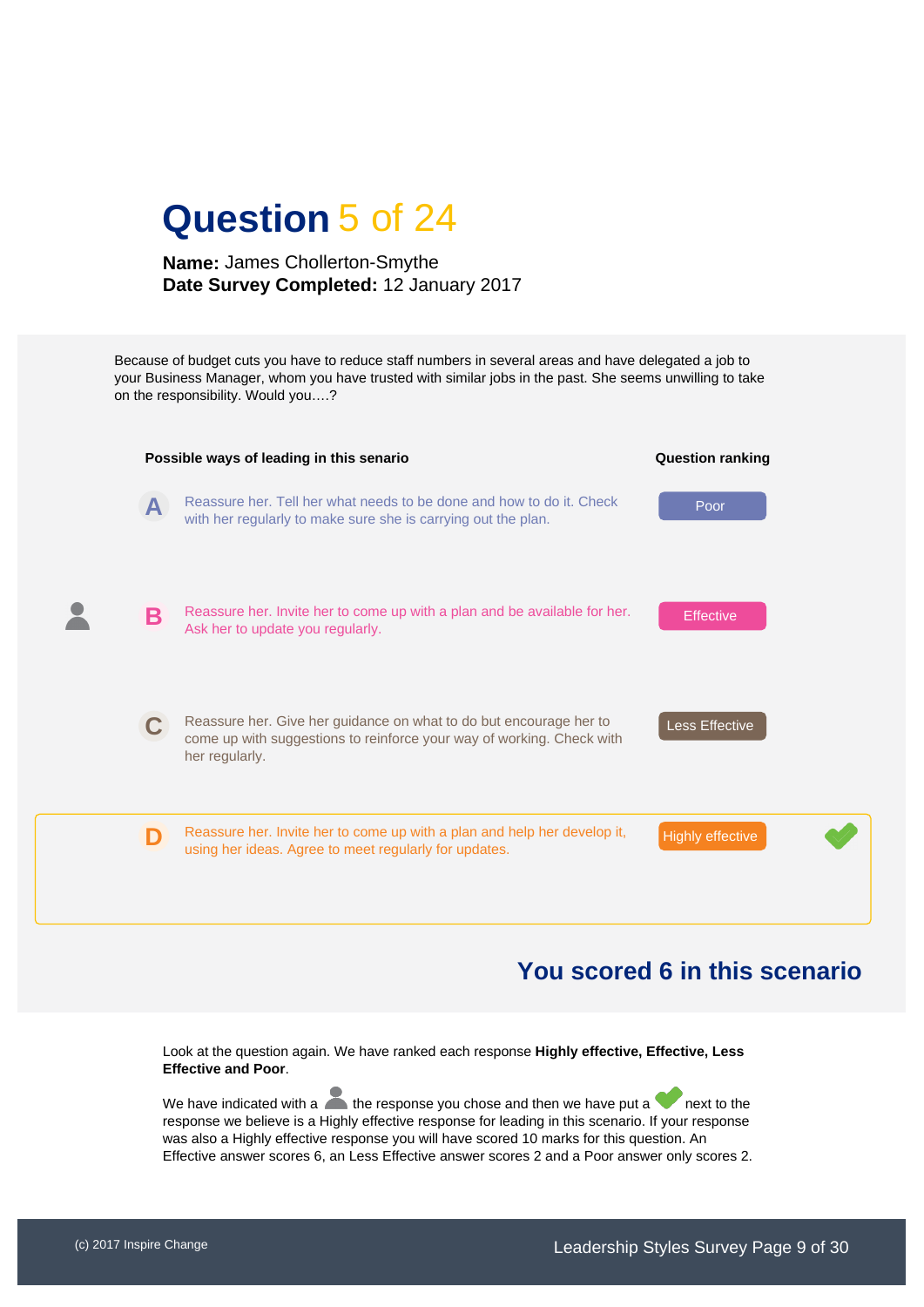A previously trustworthy junior colleague has begun to leave his surgical logs incomplete. You have noticed, but not spoken to him about it yet. Would you…?



## **You scored 6 in this scenario**

Look at the question again. We have ranked each response **Highly effective, Effective, Less Effective and Poor**.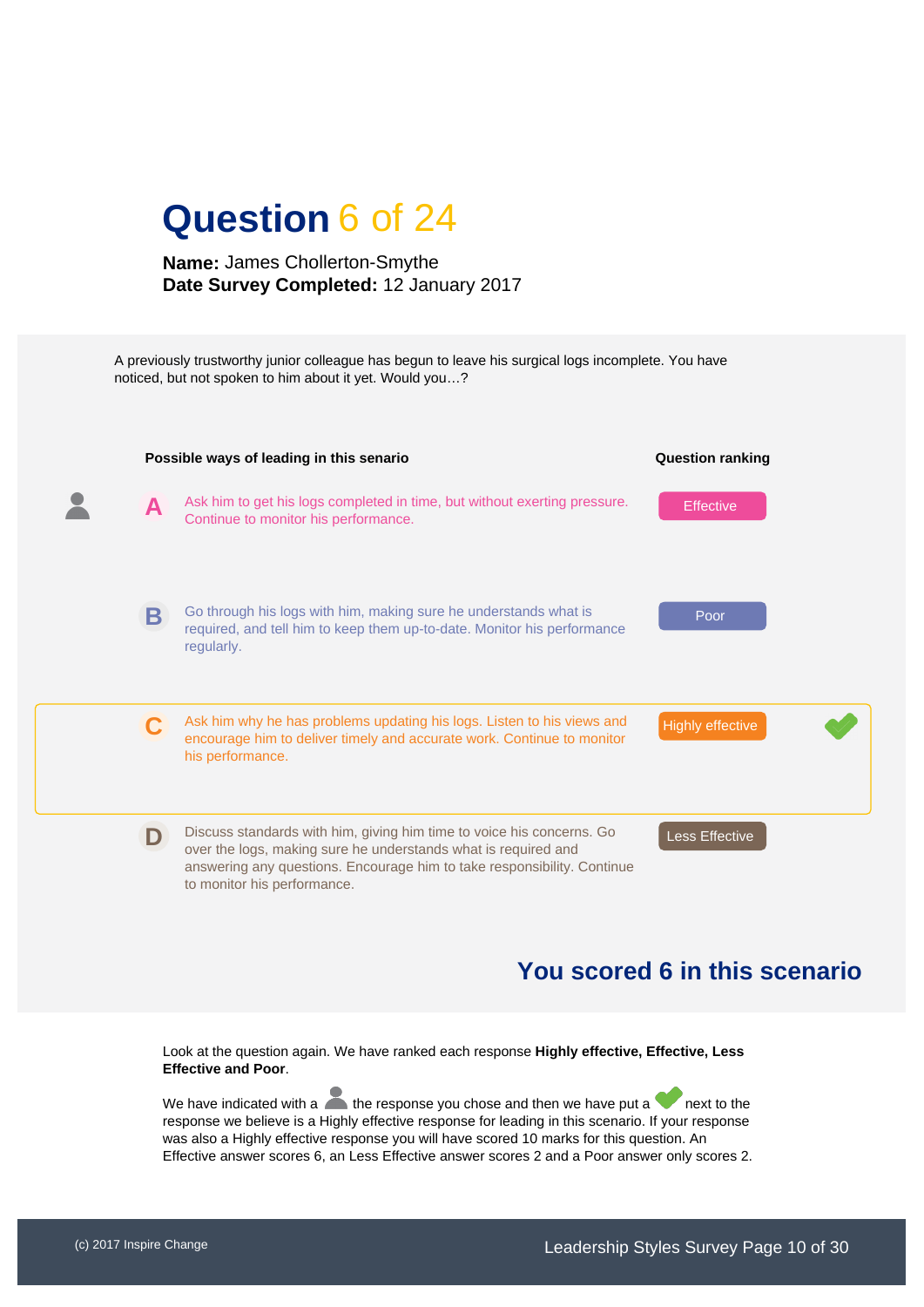

## **You scored 2 in this scenario**

Look at the question again. We have ranked each response **Highly effective, Effective, Less Effective and Poor**.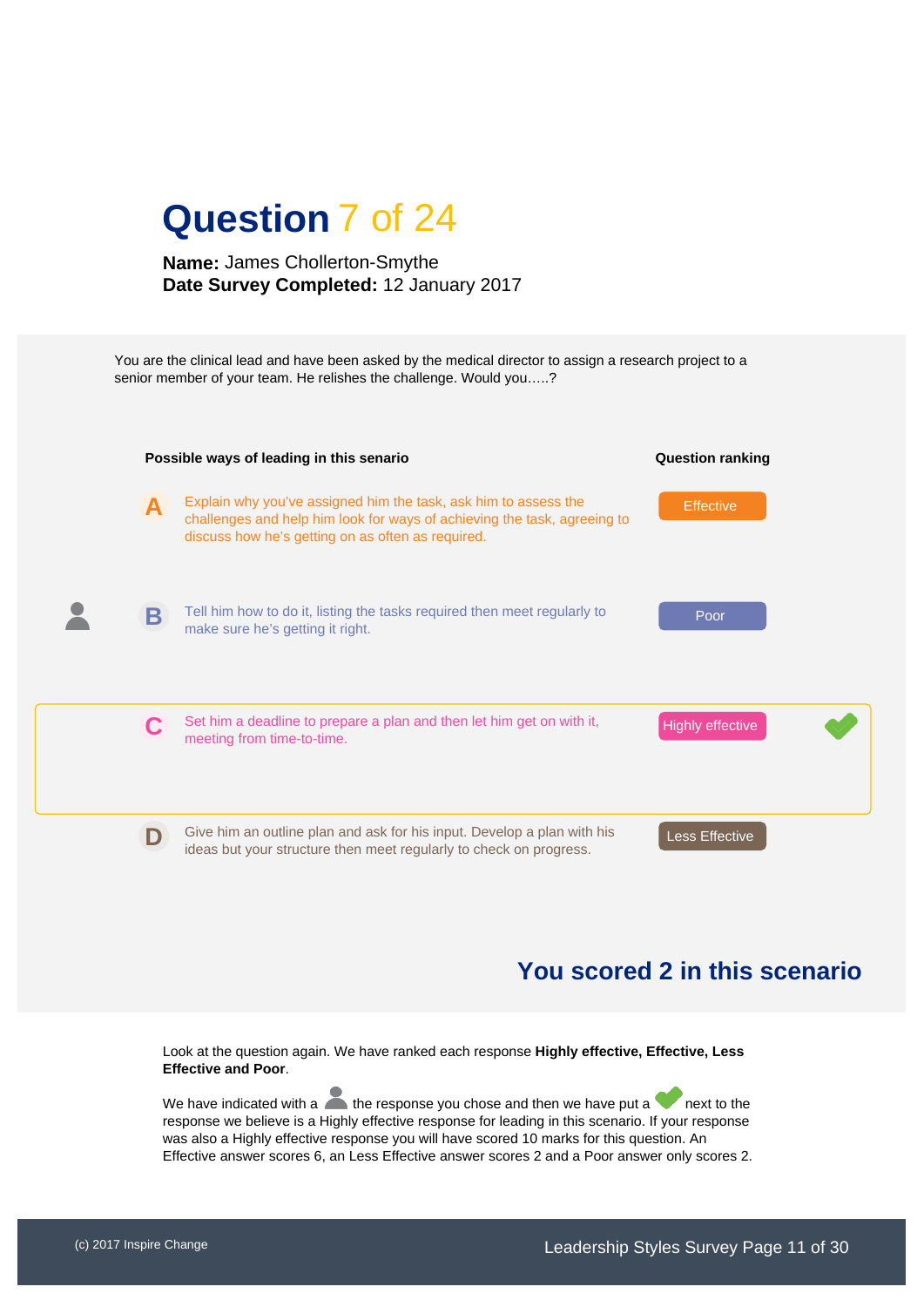

A highly skilled member of the MDT is keen but seems to be unsure about a patient outcomes audit you have asked her to carry out. You know she is able to do it. Would you….?



## **You scored 6 in this scenario**

Look at the question again. We have ranked each response **Highly effective, Effective, Less Effective and Poor**.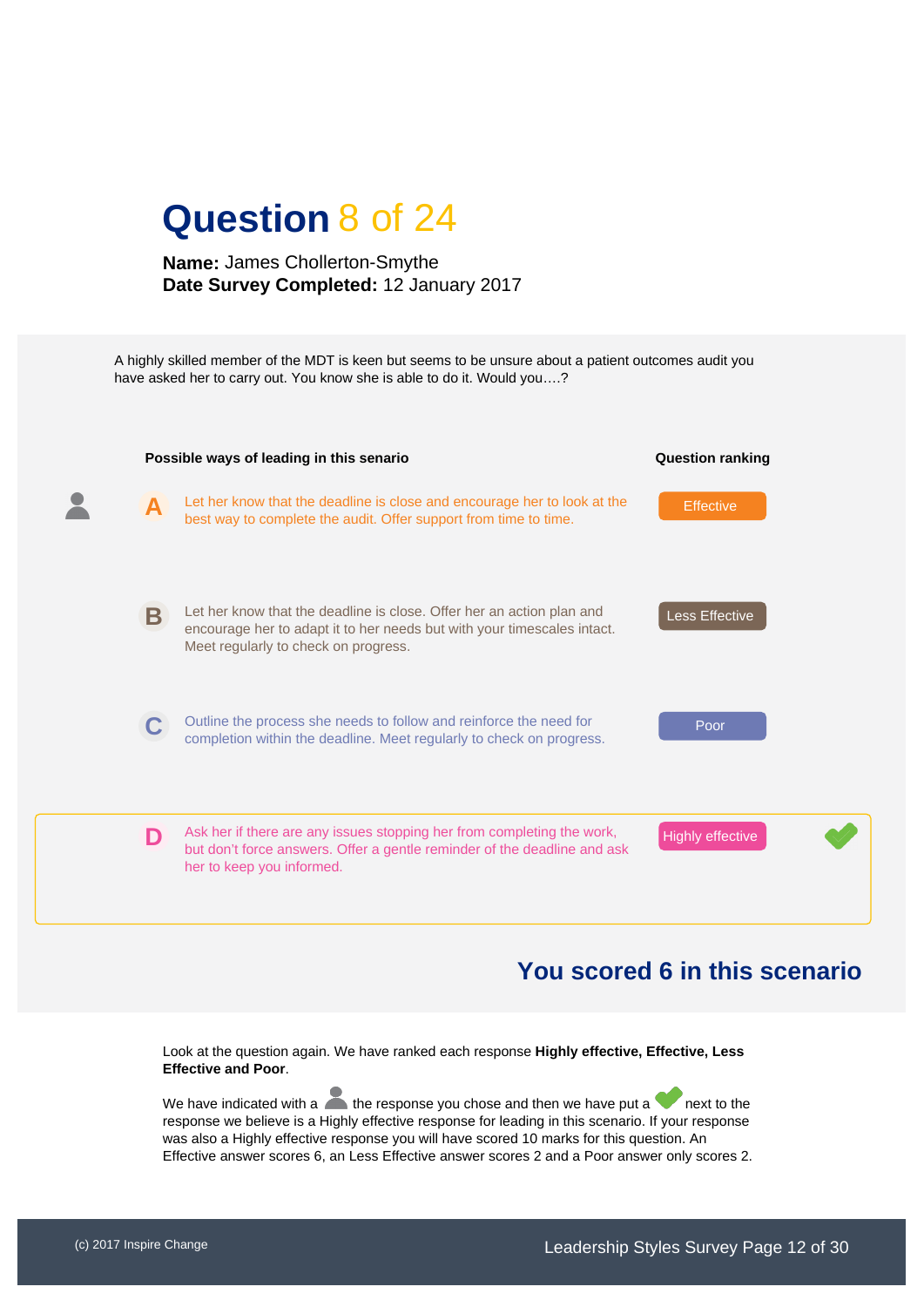| <b>Question 9 of 24</b> |
|-------------------------|
|-------------------------|

A consultant colleague has asked to reduce his clinical commitments requiring the team to take on more work. You think this is possible. Would you….?

|   | Possible ways of leading in this senario                                                                                                                                | <b>Question ranking</b> |
|---|-------------------------------------------------------------------------------------------------------------------------------------------------------------------------|-------------------------|
| А | Encourage the team to meet to plan new work rosters and offer to<br>facilitate the discussion. With the new plan in place, check how it is<br>working                   | <b>Effective</b>        |
| Β | Create a new roster. Tell them why you have planned it in this way and<br>look for feedback to make changes where necessary. Make sure they<br>implement your schedule. | Less Effective          |
|   | Encourage the team to plan new work rosters and put them into practice<br>once you have approved them. Once this is done, check that the rosters<br>are working.        | <b>Highly effective</b> |
|   | Create a new roster. Introduce it to the team and clarify any points<br>raised. Make sure the rosters are followed.                                                     | Poor                    |

## **You scored 2 in this scenario**

Look at the question again. We have ranked each response **Highly effective, Effective, Less Effective and Poor**.

We have indicated with a  $\blacktriangle$  the response you chose and then we have put a next to the response we believe is a Highly effective response for leading in this scenario. If your response was also a Highly effective response you will have scored 10 marks for this question. An Effective answer scores 6, an Less Effective answer scores 2 and a Poor answer only scores 2.

Z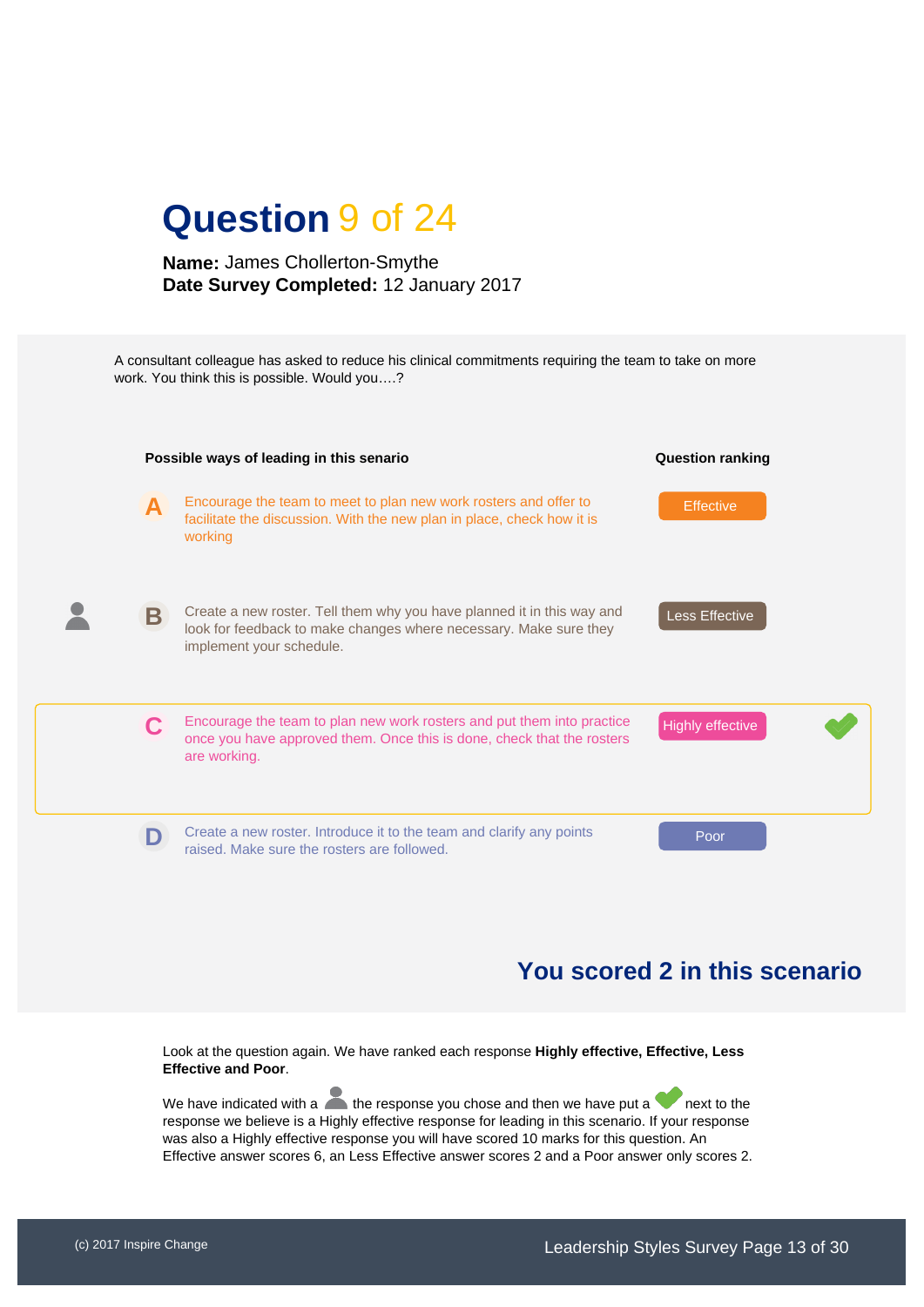

## **You scored 2 in this scenario**

Look at the question again. We have ranked each response **Highly effective, Effective, Less Effective and Poor**.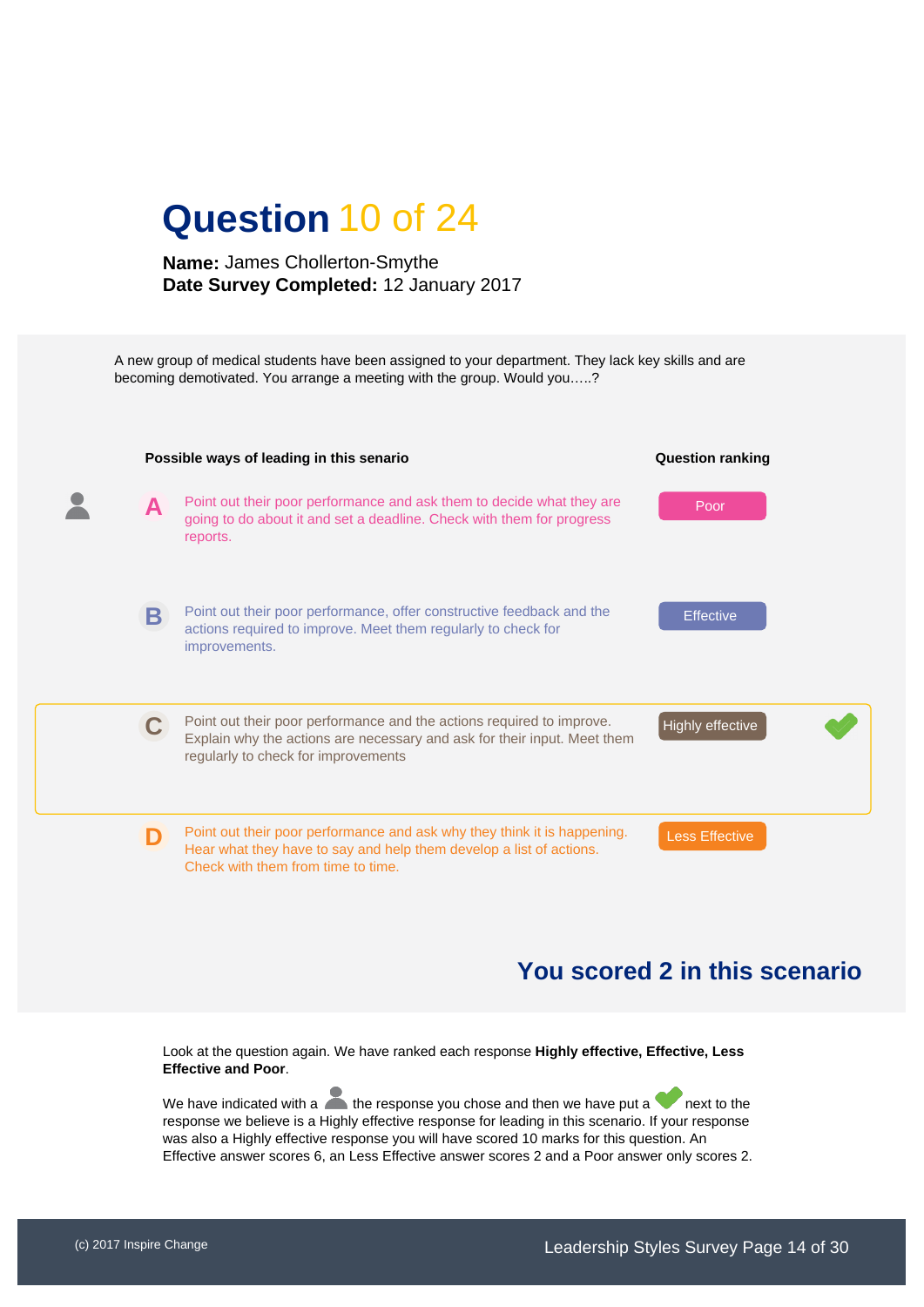## **Question** 11 of 24

#### **Name:** James Chollerton-Smythe **Date Survey Completed:** 12 January 2017

One of your consultant colleagues has won a local award for excellence. He expects new challenges in the coming year but there are no new goals or budget improvements scheduled for your department. You have a review meeting with him. Would you….?

|   | Possible ways of leading in this senario                                                                                                                                                     | <b>Question ranking</b> |
|---|----------------------------------------------------------------------------------------------------------------------------------------------------------------------------------------------|-------------------------|
| A | Invite him to set his goals for the year together with an action plan and<br>timescales for you to approve. Agree to call if you have question                                               | <b>Highly effective</b> |
| Β | Send him a list of goals to achieve and an action plan before the meeting<br>and invite him to ask question                                                                                  | Poor                    |
|   | Prepare a list of goals and an action plan to take to the meeting for<br>discussion. Adapt the plan following the discussion                                                                 | Less Effective          |
|   | Ask him to outline his ideas for the coming year. Use the meeting to<br>discuss his ideas, encourage him to set stretch targets and explore<br>alternatives. Then let him finalise his plan. | <b>Effective</b>        |

## **You scored 6 in this scenario**

Look at the question again. We have ranked each response **Highly effective, Effective, Less Effective and Poor**.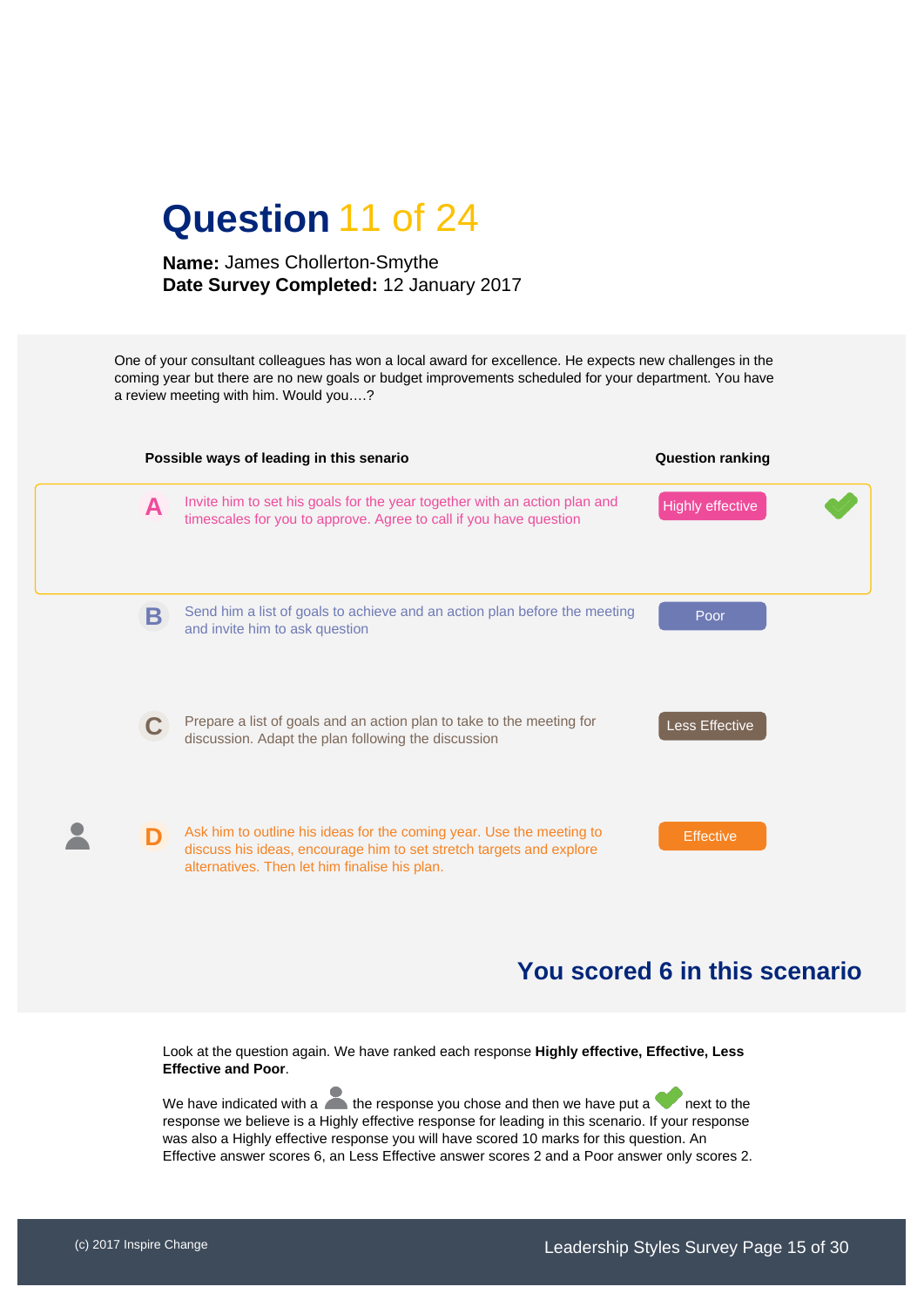



## **You scored 2 in this scenario**

Look at the question again. We have ranked each response **Highly effective, Effective, Less Effective and Poor**.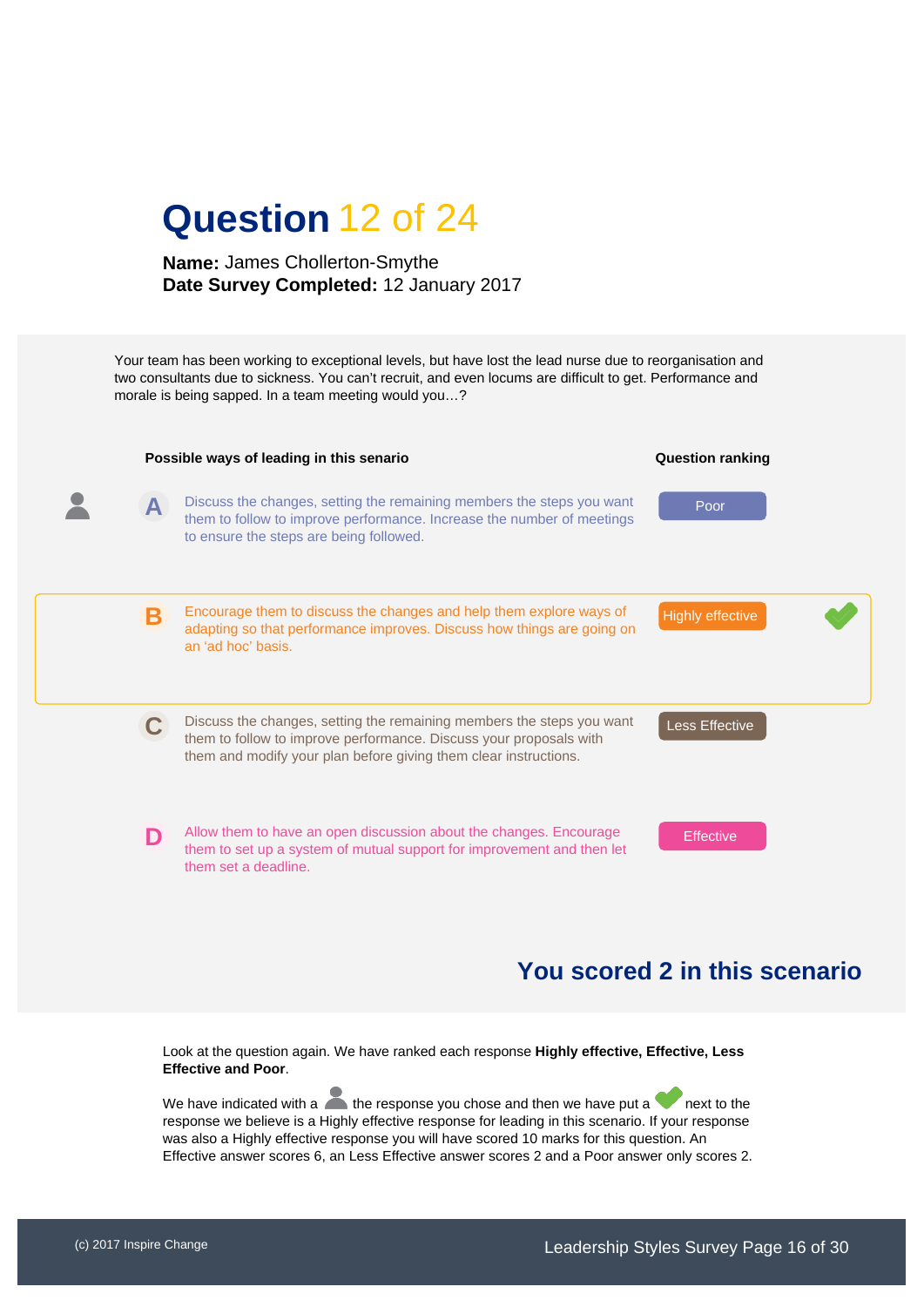|--|

Your new junior is full of enthusiasm for their new job but seems to pay scant attention to detail. Would you….?



## **You scored 2 in this scenario**

Look at the question again. We have ranked each response **Highly effective, Effective, Less Effective and Poor**.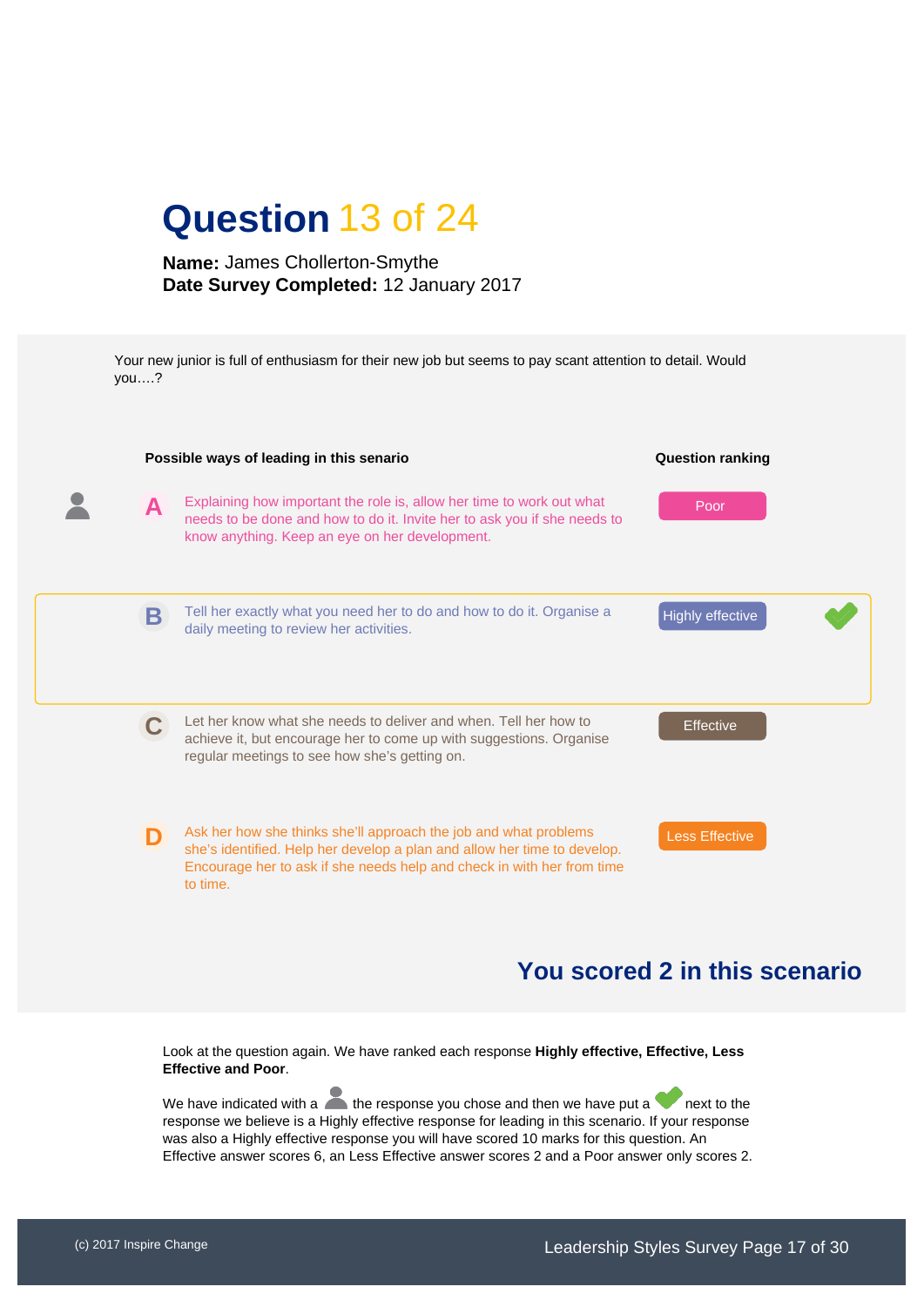## **Question** 14 of 24

#### **Name:** James Chollerton-Smythe **Date Survey Completed:** 12 January 2017

The Finance Director has asked your department to make efficiency savings of 11%. You want to assign this task to your Clinical Lead and Business Manager, but the Clinical Lead is unsure of working with the Business Manager. Would you…..?

|   | Possible ways of leading in this senario                                                                                                                                                                                                          | <b>Question ranking</b> |
|---|---------------------------------------------------------------------------------------------------------------------------------------------------------------------------------------------------------------------------------------------------|-------------------------|
| A | Arrange a meeting to discuss why he is the right person to carry out the<br>task. Allow him to voice his concerns and develop a strategy for dealing<br>with them. Ensure he understands you are available should he need to<br>discuss anything. | <b>Highly effective</b> |
| Β | Arrange a meeting and give him the task together with some proposals<br>for dealing with the challenge. Discuss ideas he may have and come up<br>with a plan that ensures the work gets done. Check on his progress as<br>often as you can.       | Less Effective          |
|   | Arrange a meeting to discuss the task. Listen to his concerns, but let him<br>sort out the challenge himself at his own pace. Check on his progress as<br>often as you can.                                                                       | <b>Effective</b>        |
|   | Arrange a meeting and tell him how to carry out the task and manage the<br>relationship. Keep a close eye on developments.                                                                                                                        | Poor                    |

## **You scored 6 in this scenario**

Look at the question again. We have ranked each response **Highly effective, Effective, Less Effective and Poor**.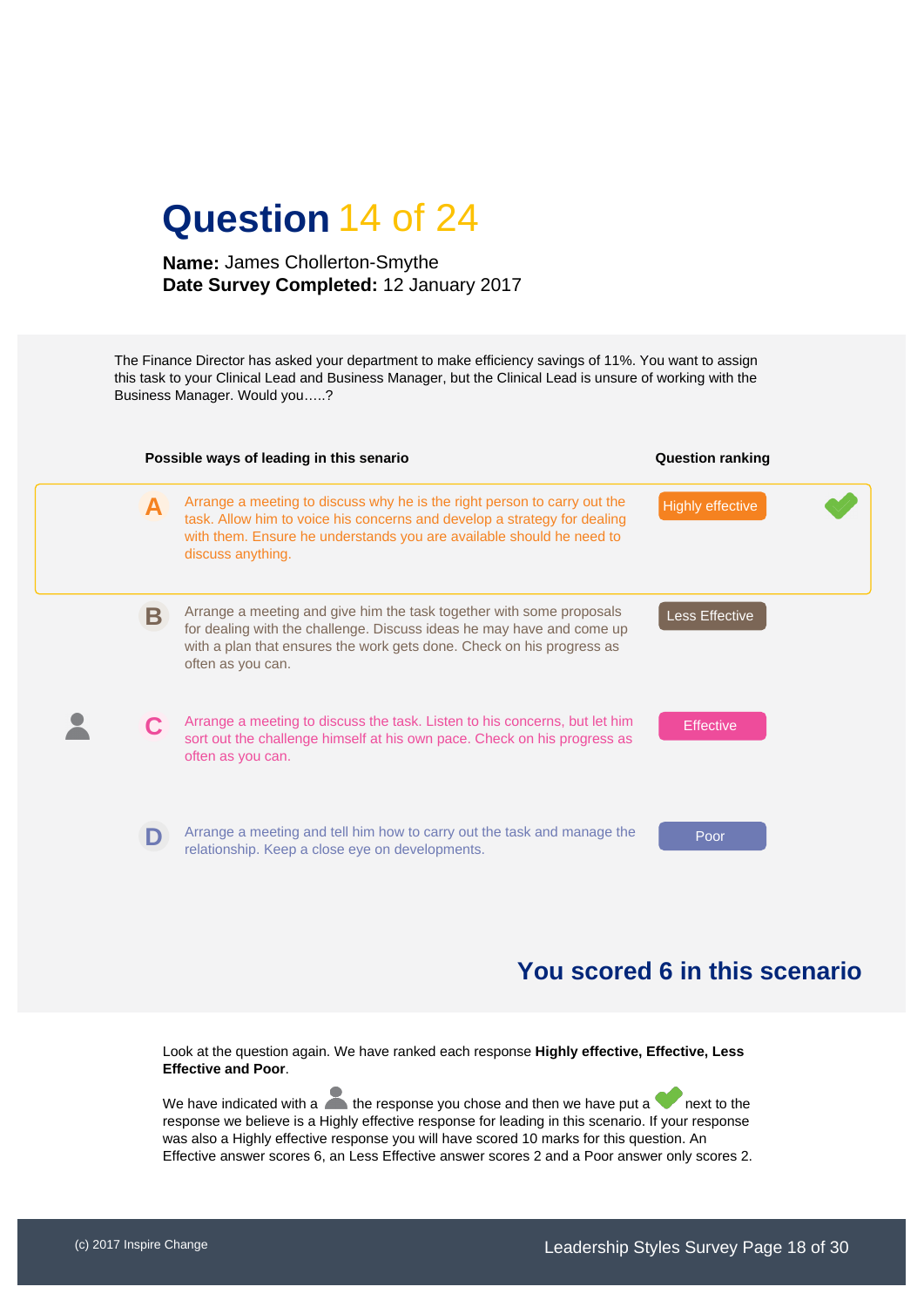

The CEO has asked that you select someone to represent the Trust on a Department of Health review group. You want to send a colleague who has strong views about the changes in the NHS. Would you….?



## **You scored 6 in this scenario**

Look at the question again. We have ranked each response **Highly effective, Effective, Less Effective and Poor**.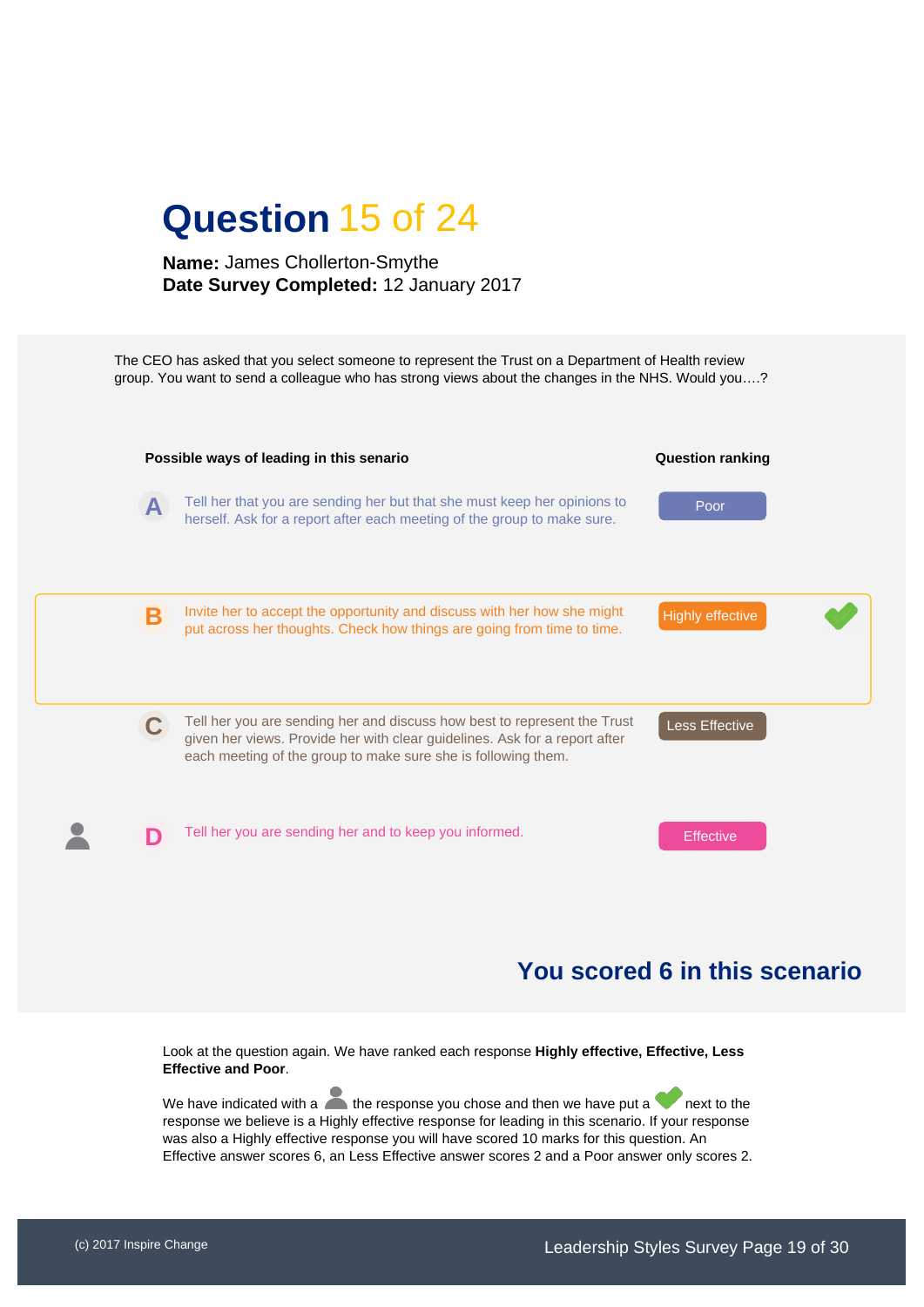## **Question** 16 of 24

#### **Name:** James Chollerton-Smythe **Date Survey Completed:** 12 January 2017

Due to illness in your family you have missed 2 MDT meetings. At the next meeting you find the team is functioning well and everyone is playing a full role. You are unsure whether to take back control. Would you….?

|   | Possible ways of leading in this senario                                                                                 | <b>Question ranking</b> |  |  |
|---|--------------------------------------------------------------------------------------------------------------------------|-------------------------|--|--|
| A | Thank the team for their hard work in your absence and let them carry<br>on.                                             | <b>Highly effective</b> |  |  |
| B | Thank the team for their hard work. Set the agenda for the next meeting<br>and let them know what you expect them to do. | Poor                    |  |  |
| C | Thank the team for their hard work and ask what they would do<br>differently in future meetings.                         | <b>Effective</b>        |  |  |
| D | Thank the team for their hard work ask them for ideas for the next<br>meeting.                                           | Less Effective          |  |  |

## **You scored 10 in this scenario**

Look at the question again. We have ranked each response **Highly effective, Effective, Less Effective and Poor**.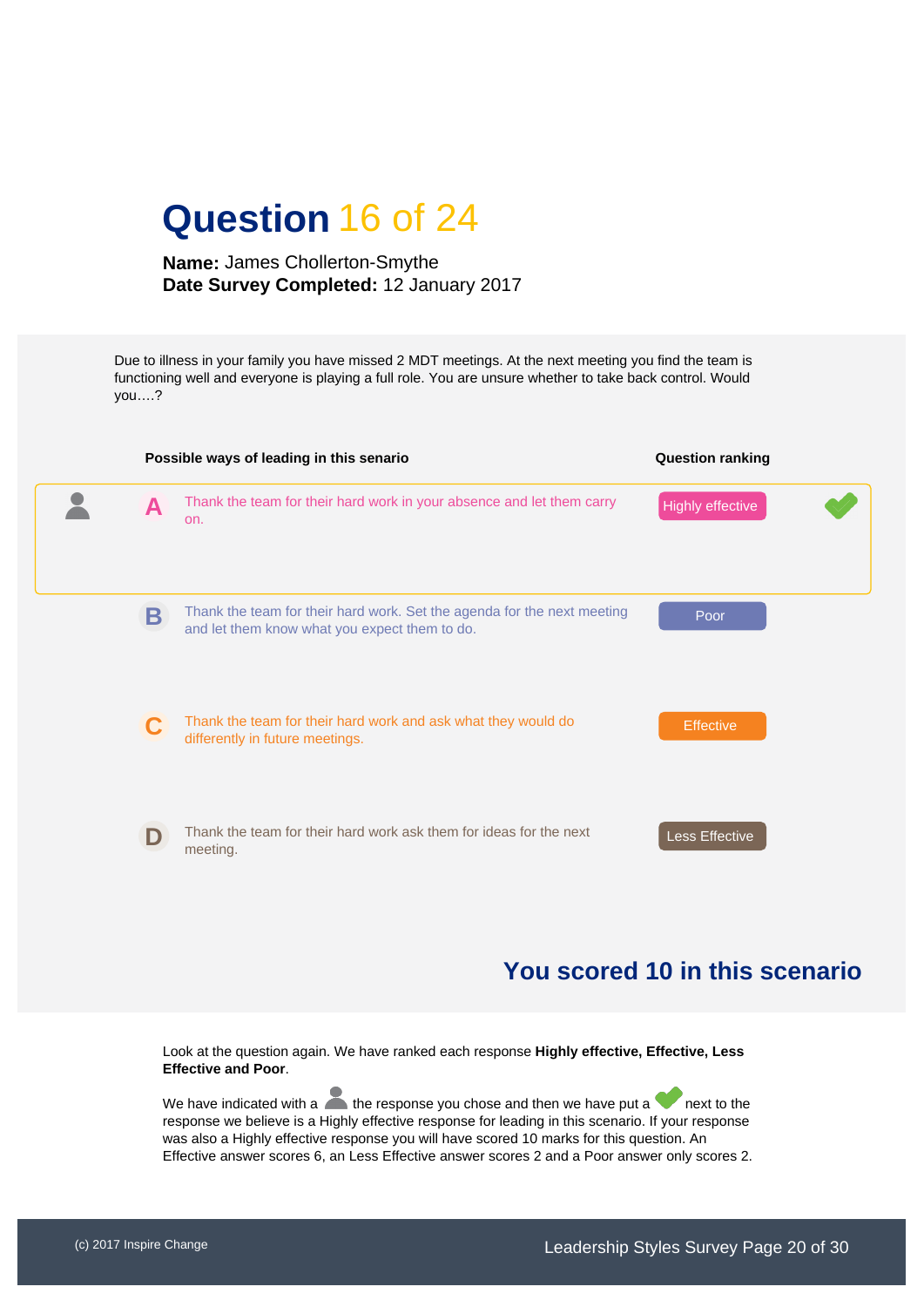

The clinical team have excellent "friends and family" test results for the last 2 quarters. You now have to set their goals for next year. Would you…..?



## **You scored 2 in this scenario**

Look at the question again. We have ranked each response **Highly effective, Effective, Less Effective and Poor**.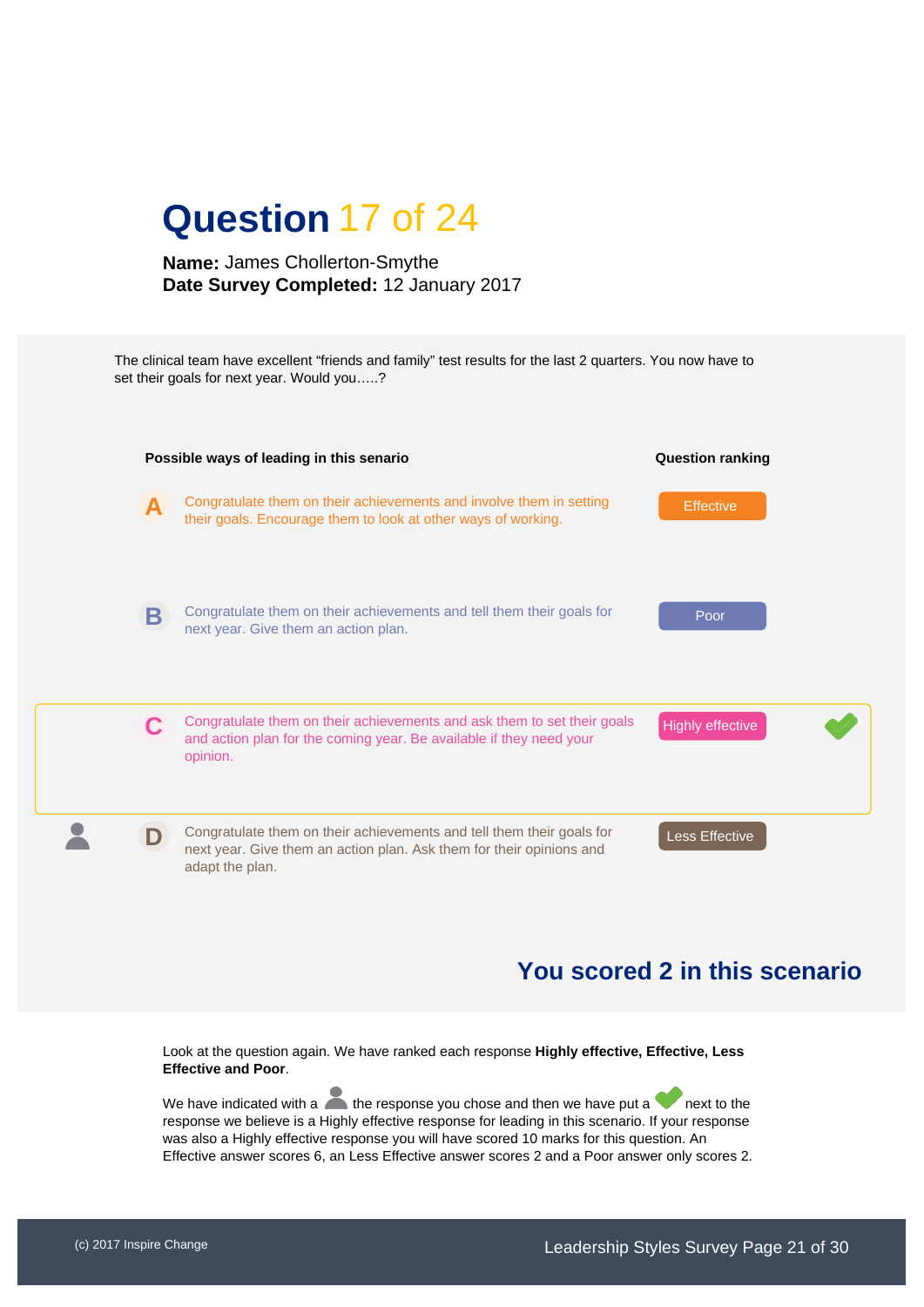

The Medical Director and you agree that there is a need for new patient pathway designs. Team members are eager to get involved but you know they lack a full understanding of needs. Would you…..?



## **You scored 6 in this scenario**

Look at the question again. We have ranked each response **Highly effective, Effective, Less Effective and Poor**.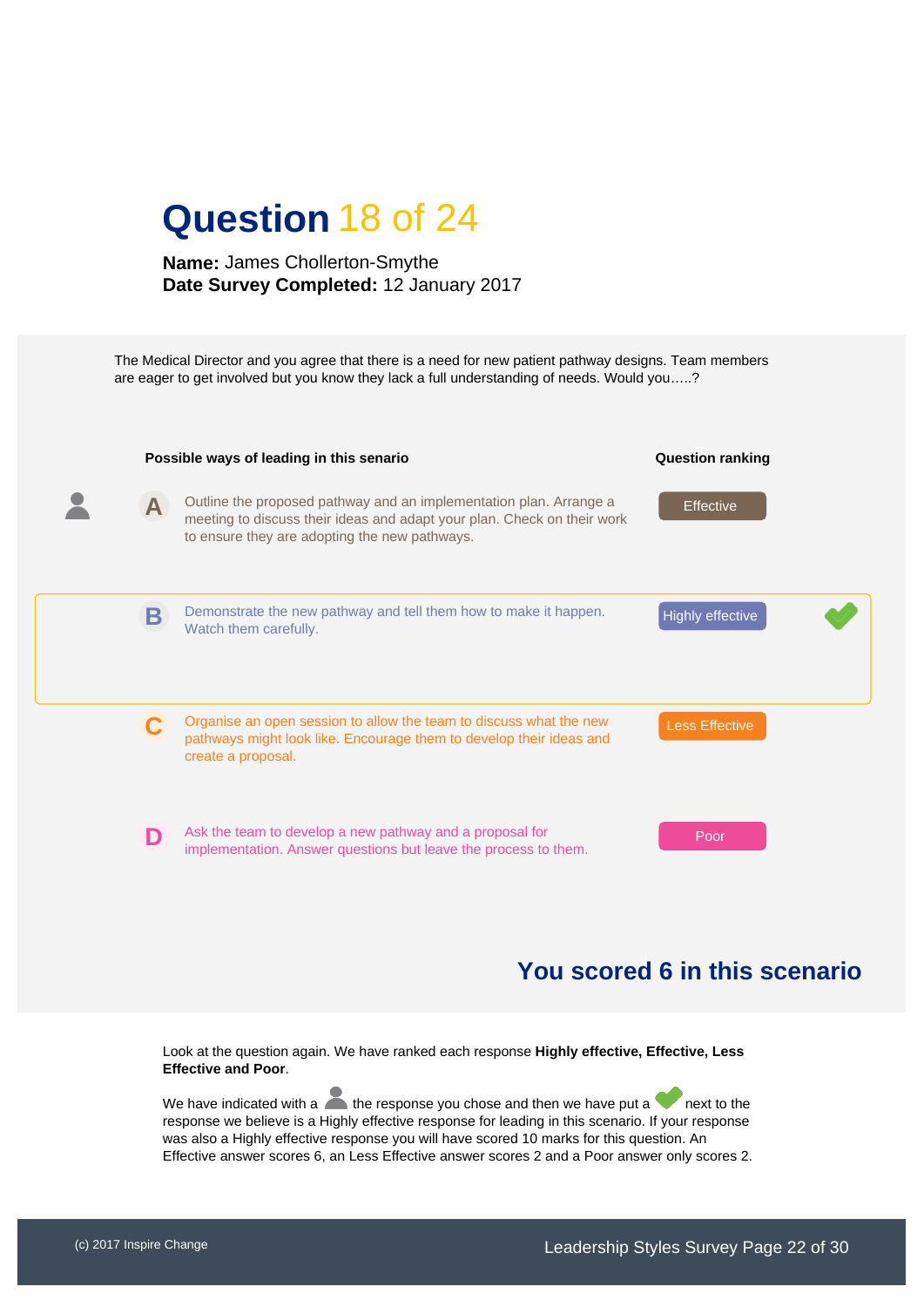

You have recently been appointed as Lead Consultant. The team now have to use tablets on wards, but are not adapting well to the new technology. In a team meeting would you….?



## **You scored 2 in this scenario**

Look at the question again. We have ranked each response **Highly effective, Effective, Less Effective and Poor**.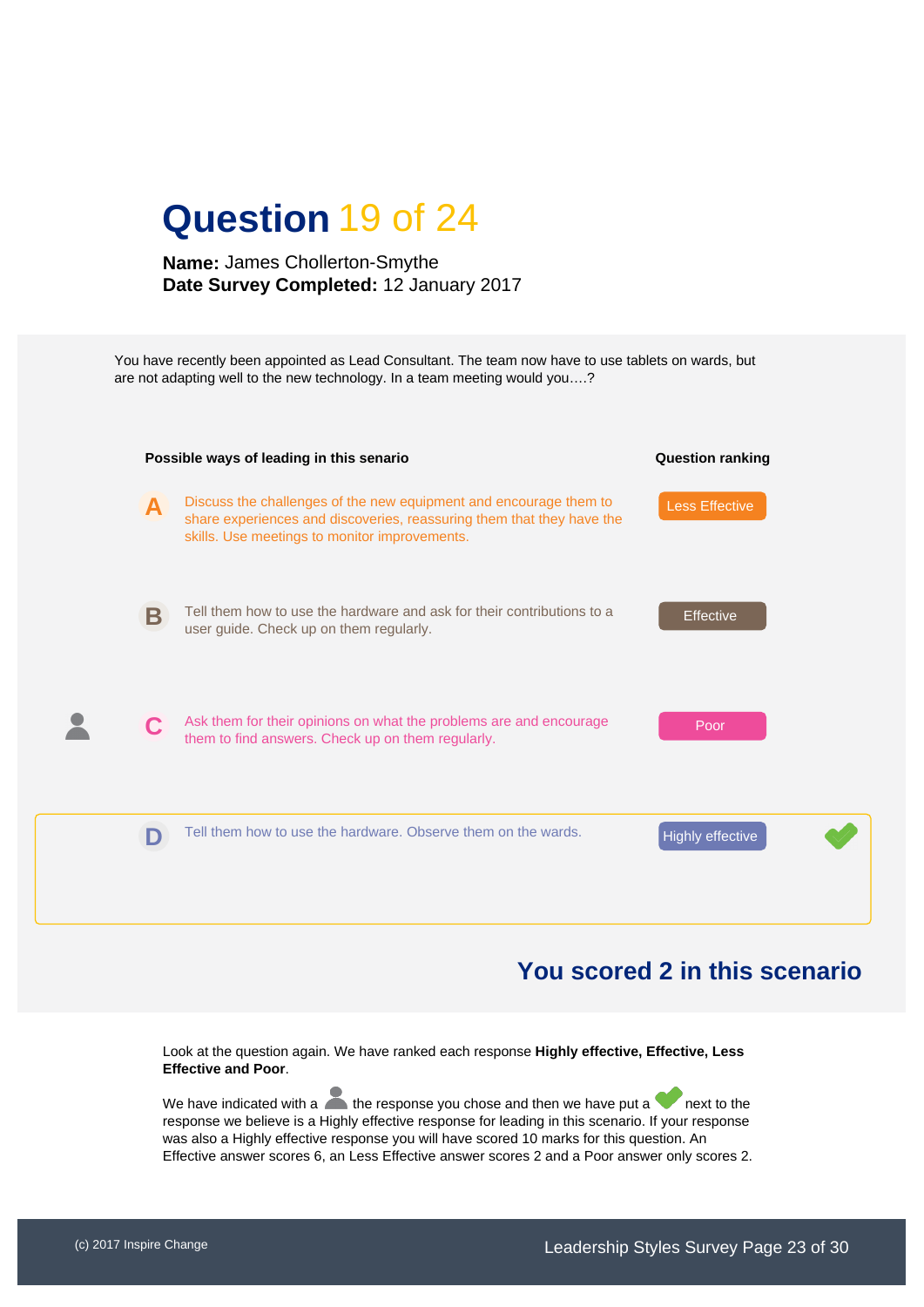## **Question** 20 of 24

#### **Name:** James Chollerton-Smythe **Date Survey Completed:** 12 January 2017

One of your juniors fails to pay attention to the completion of the rota, suggesting it is not an appropriate task for her. Would you…..?

| Possible ways of leading in this senario |                                                                                                                                                                                      | <b>Question ranking</b> |  |
|------------------------------------------|--------------------------------------------------------------------------------------------------------------------------------------------------------------------------------------|-------------------------|--|
|                                          | Explain the importance of the rota and what needs to be done. Ask her<br>for ways in which she can carry out the task given your guidance. Check<br>her rotas as often as necessary. | Highly effective        |  |
| Β                                        | Let her know her work is incomplete and ask her for a plan to improve,<br>assuring her the job is more important than she thinks. Check her work.                                    | Poor                    |  |
|                                          | Let her know that her work is not meeting expectations and ask her what<br>she can do about it. Help her develop a plan and check her work from<br>time to time.                     | <b>Less Effective</b>   |  |
|                                          | Show her what she is doing wrong and how to do it correctly. Check her<br>rotas as often as necessary.                                                                               | <b>Effective</b>        |  |

## **You scored 10 in this scenario**

Look at the question again. We have ranked each response **Highly effective, Effective, Less Effective and Poor**.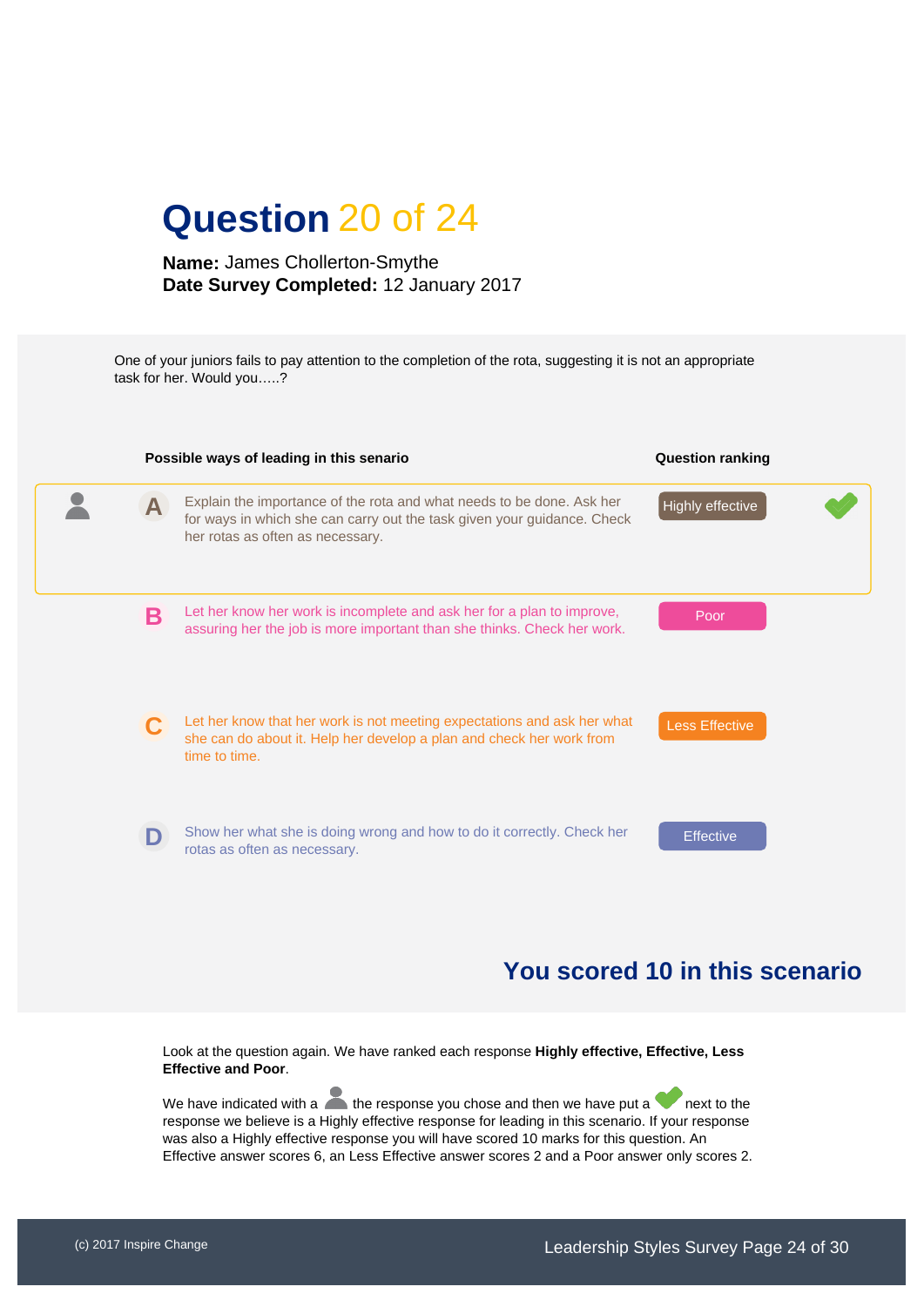

Following a difficult annual appraisal meeting you have also just been informed that one of your team has arrived late in clinic on several occasions. Would you….?



## **You scored 2 in this scenario**

Look at the question again. We have ranked each response **Highly effective, Effective, Less Effective and Poor**.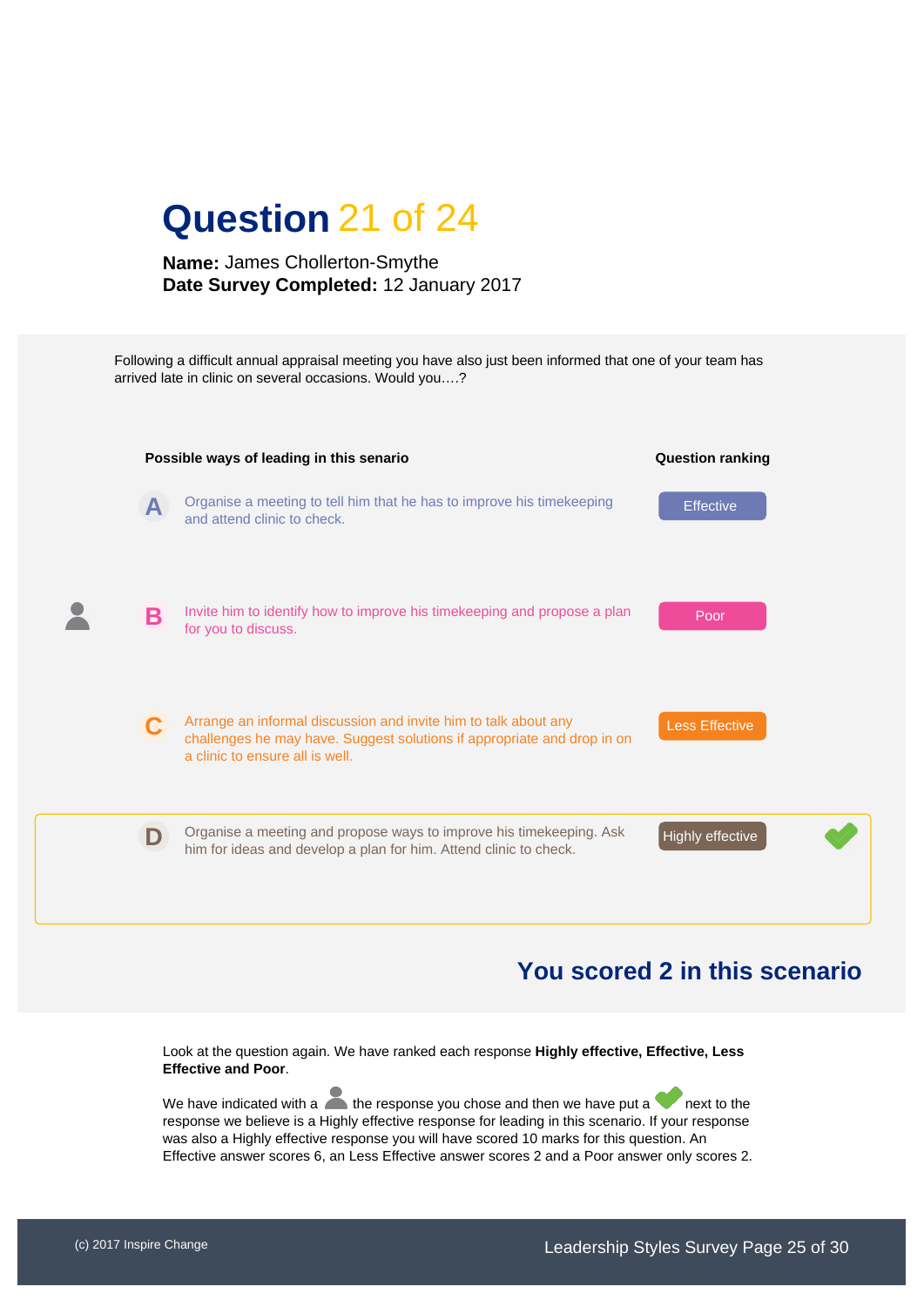|  | <b>Question 22 of 24</b> |  |  |
|--|--------------------------|--|--|
|--|--------------------------|--|--|

A new nurse specialist in the MDT has been ignoring group decisions on patient care if she does not agree with them. Would you….?

| Possible ways of leading in this senario |                                                                                                                                                                                                                                                                          | <b>Question ranking</b> |  |
|------------------------------------------|--------------------------------------------------------------------------------------------------------------------------------------------------------------------------------------------------------------------------------------------------------------------------|-------------------------|--|
| A                                        | Invite her to use the next MDT to explain her reasoning and explore new<br>ways of working with the team.                                                                                                                                                                | Poor                    |  |
| Β                                        | Meet her to clarify the importance of following an agreed process and<br>provide her with guidelines. Discuss the guidelines and listen to her<br>comments before agreeing a new way of working. Arrange regular<br>meetings to discuss her working practice             | <b>Highly effective</b> |  |
|                                          | Meet her to clarify the importance of following an agreed process,<br>provide her with guidelines and ask her to explain her actions. Arrange<br>daily meetings to review her actions.                                                                                   | <b>Effective</b>        |  |
|                                          | Meet with her to discuss her reasons behaving as she does. Allow her to<br>explain her frustrations and help her find ways to deal with the<br>challenges while appreciating the importance of team decisions. Offer to<br>be available if she needs to discuss further. | <b>Less Effective</b>   |  |

## **You scored 10 in this scenario**

Look at the question again. We have ranked each response **Highly effective, Effective, Less Effective and Poor**.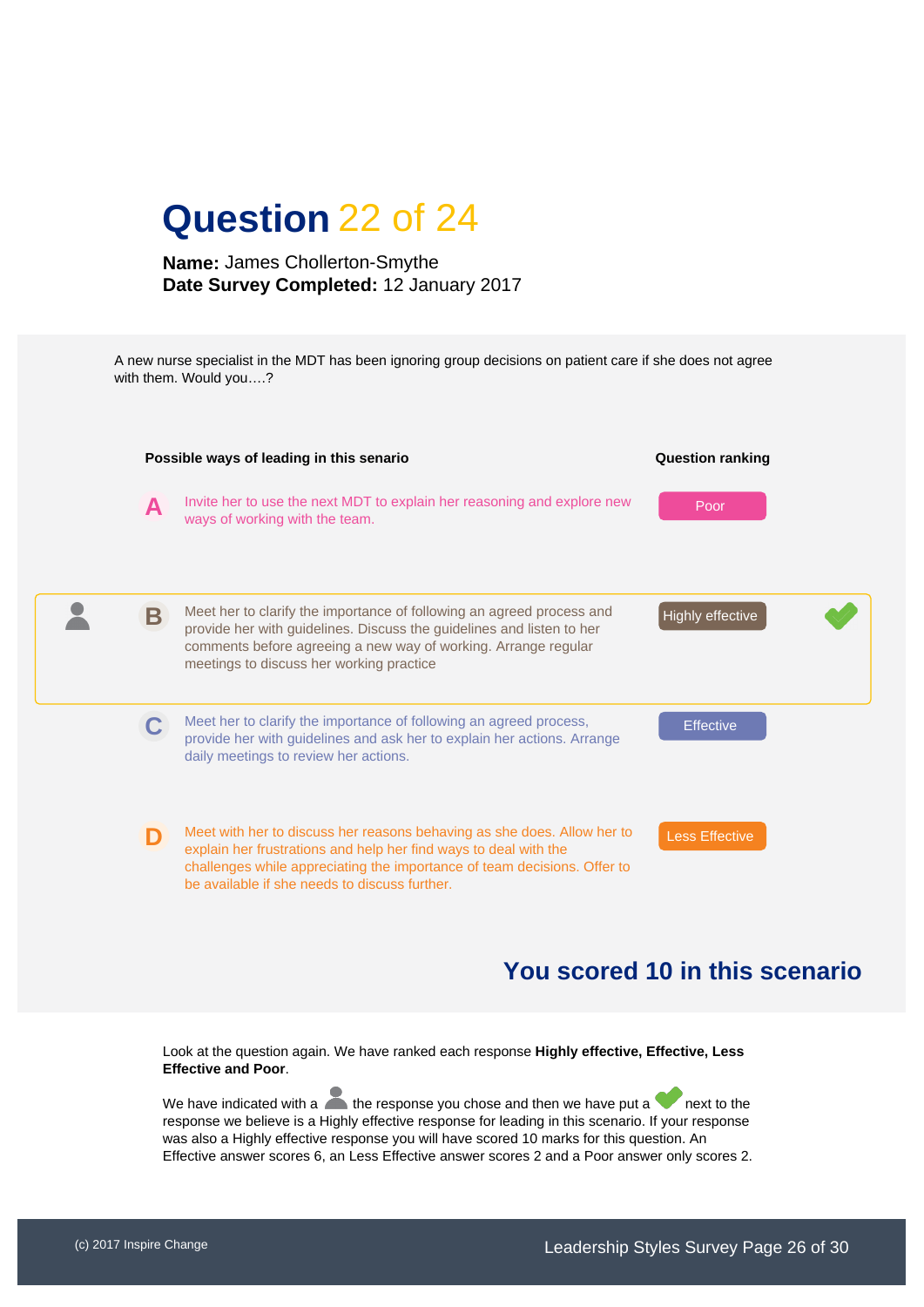| <b>Question 23 of 24</b> |  |  |
|--------------------------|--|--|
|                          |  |  |

After some patient notes were misplaced on the ward, a ward administrator complained that the medical staff were not helpful in trying to find them. You decide to discuss this with the team. Would you….?



## **You scored 2 in this scenario**

Look at the question again. We have ranked each response **Highly effective, Effective, Less Effective and Poor**.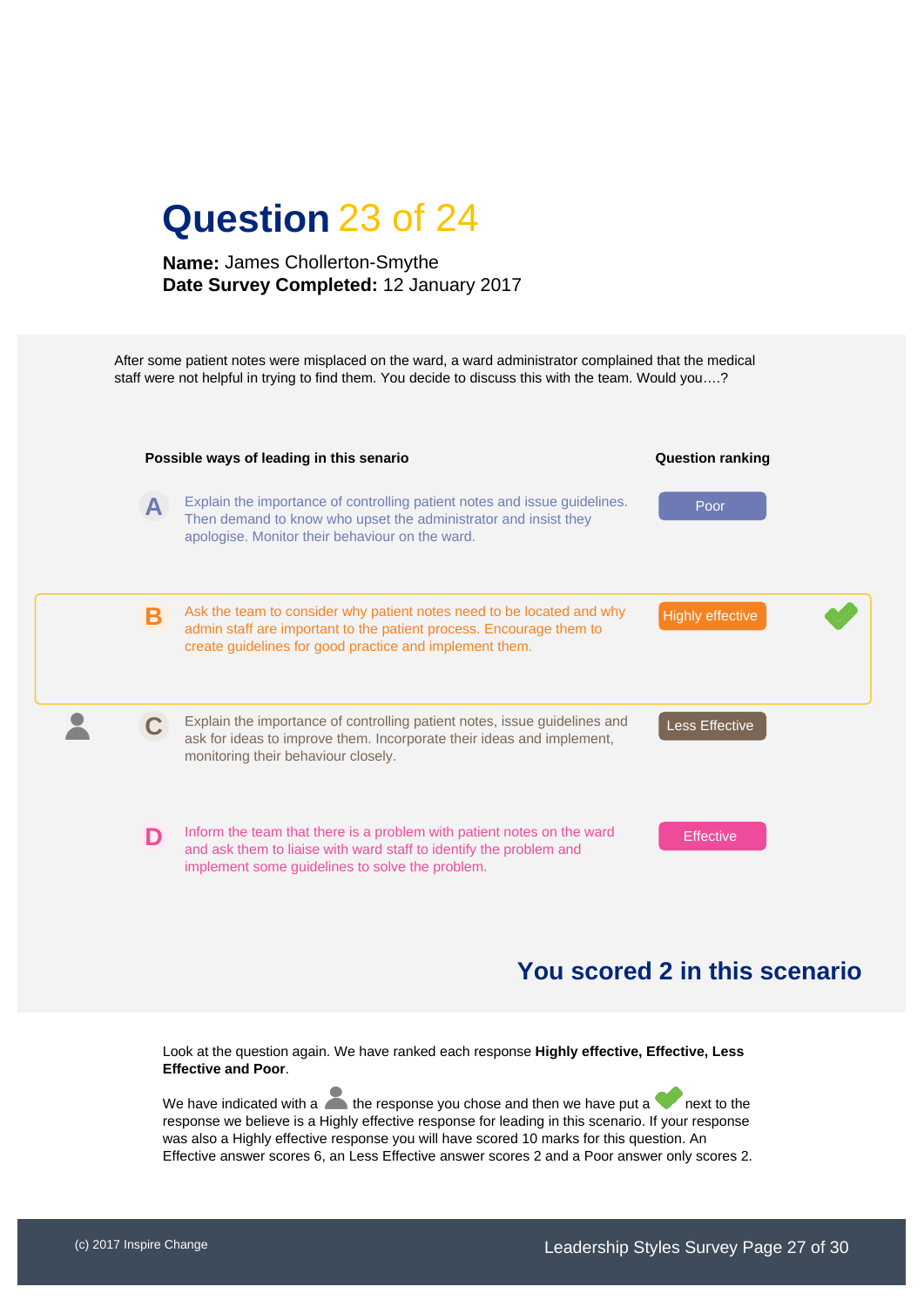| <b>Question 24 of 24</b> |  |  |
|--------------------------|--|--|
|                          |  |  |

One of your young colleagues has stated that he finds it difficult to break bad news to patients and their relatives and carers. At a regular review meeting would you….?



## **You scored 2 in this scenario**

Look at the question again. We have ranked each response **Highly effective, Effective, Less Effective and Poor**.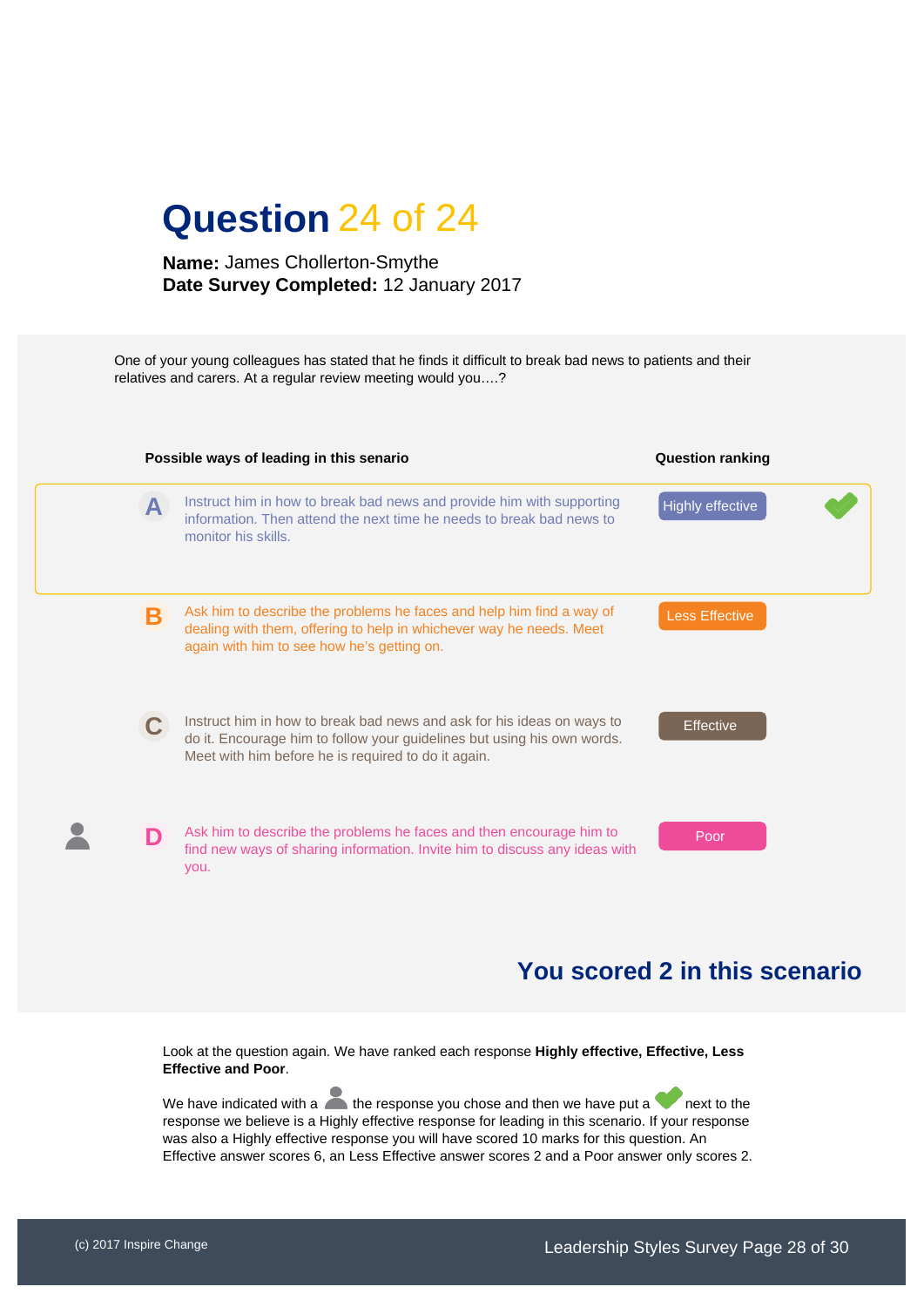

The graph below shows your level of flexibility based on your questionnaire responses. A very effective leader will need to be highly flexible if he or she is to adapt to the various situations they find themselves working in. Different people need a different approach.

However, it is important to understand that being flexible by itself is not proof that you adapt to situations in the right way. If you have a low score - use the graph on page 3 to identify which of the leadership styles you tend to favour and consider what you can do to broaden your approach. If you have a high score - congratulations... now check through each question above and see how you could flex your style in some situations to adapt better to the scenario.

## **Flexometer Your grading is Flexible**

| Inflexible | Low flexibility | Flexible | Highly flexible |
|------------|-----------------|----------|-----------------|